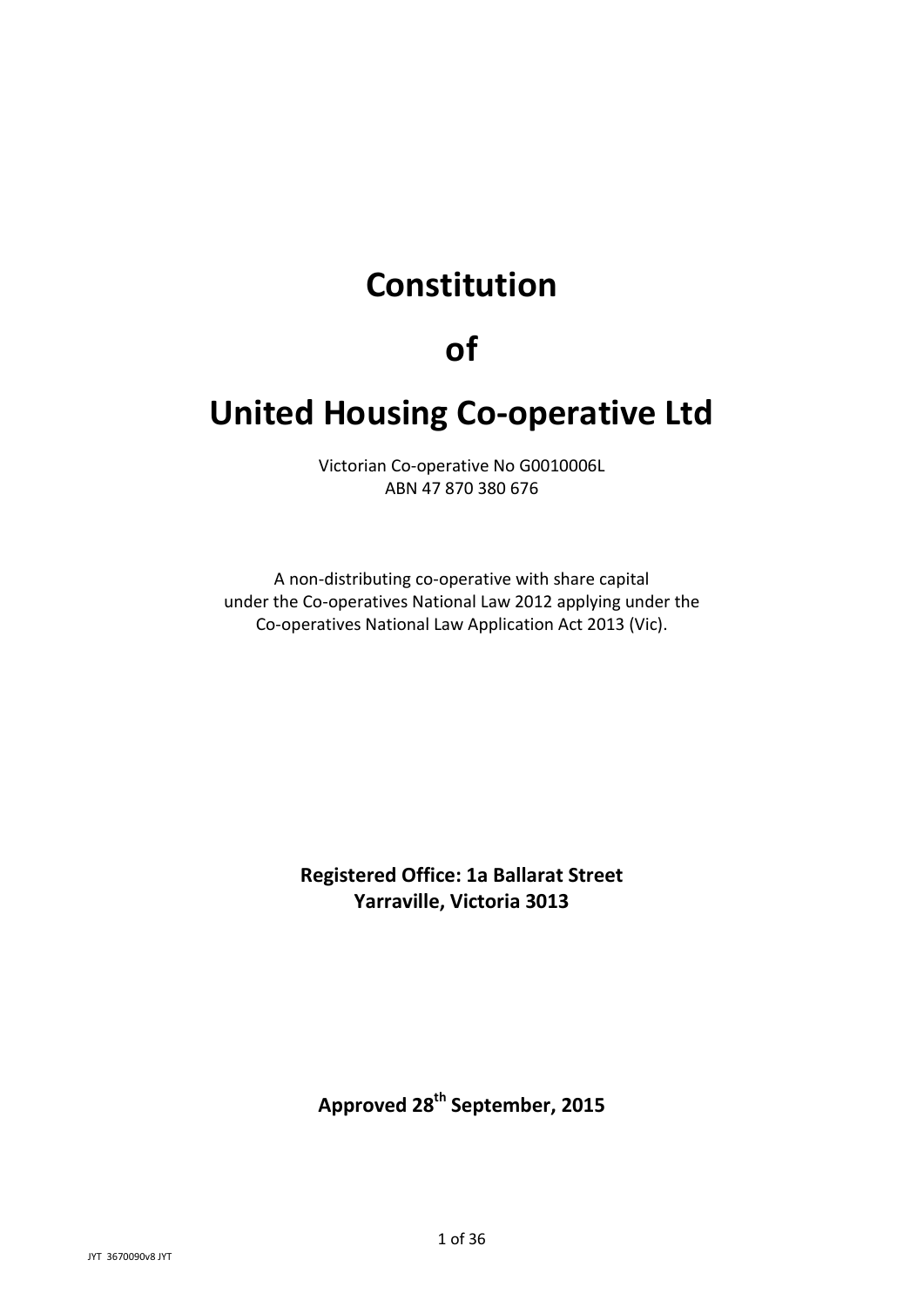#### **Table of contents**

| 1.  |                                                                                          |  |
|-----|------------------------------------------------------------------------------------------|--|
| 2.  |                                                                                          |  |
| 3.  |                                                                                          |  |
| 3A. |                                                                                          |  |
|     |                                                                                          |  |
|     |                                                                                          |  |
| 4.  | Primary activity and active membership provisions (Law ss112(2), 144, 148 & 156-         |  |
| 5.  |                                                                                          |  |
| 6.  |                                                                                          |  |
| 7.  |                                                                                          |  |
| 8.  |                                                                                          |  |
| 9.  |                                                                                          |  |
| 10. |                                                                                          |  |
| 11. |                                                                                          |  |
| 12. |                                                                                          |  |
|     |                                                                                          |  |
|     |                                                                                          |  |
| 13. |                                                                                          |  |
|     |                                                                                          |  |
| 14. |                                                                                          |  |
| 15. |                                                                                          |  |
|     |                                                                                          |  |
| 16. |                                                                                          |  |
| 17. |                                                                                          |  |
| 18. |                                                                                          |  |
| 19. |                                                                                          |  |
| 20. |                                                                                          |  |
|     |                                                                                          |  |
| 21. |                                                                                          |  |
| 22. |                                                                                          |  |
| 23. |                                                                                          |  |
|     |                                                                                          |  |
| 24. |                                                                                          |  |
| 25. | Rights and liabilities of members under bankruptcy or incapacity (Law ss95, 96 & 117) 14 |  |
| 26. | Entitlements and liabilities of person registered as trustee, administrator etc 15       |  |
|     |                                                                                          |  |
| 27. |                                                                                          |  |
| 28. |                                                                                          |  |
| 29. |                                                                                          |  |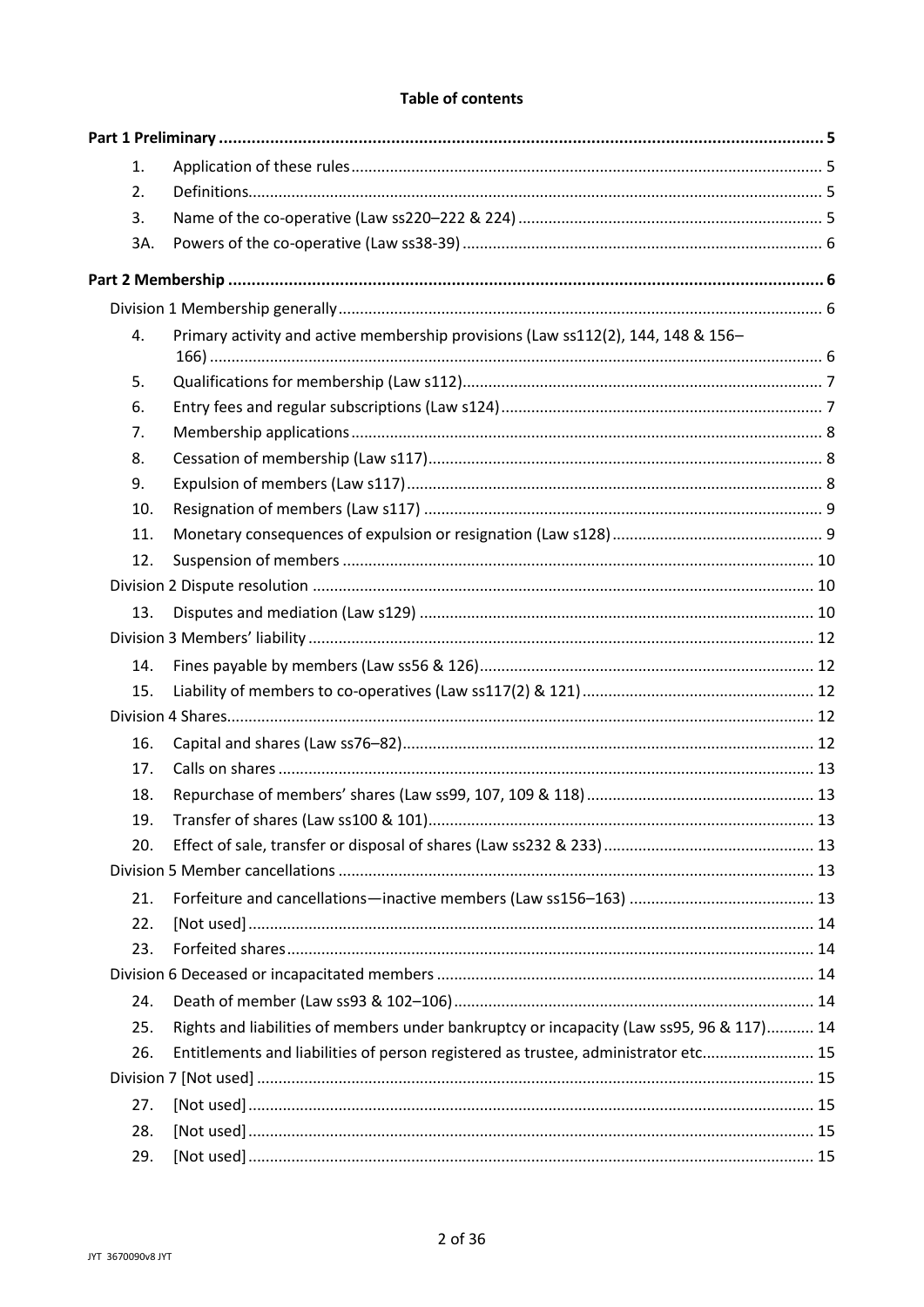| 30. |  |
|-----|--|
| 31. |  |
| 32. |  |
| 33. |  |
| 34. |  |
| 35. |  |
| 36. |  |
| 37. |  |
| 38. |  |
| 39. |  |
| 40. |  |
| 41. |  |
| 42. |  |
| 43. |  |
|     |  |
| 44. |  |
| 45. |  |
| 46. |  |
| 47. |  |
|     |  |
| 48. |  |
| 49. |  |
| 50. |  |
| 51. |  |
| 52. |  |
| 53. |  |
| 54. |  |
|     |  |
| 55. |  |
| 56. |  |
| 57. |  |
| 57A |  |
|     |  |
| 58. |  |
|     |  |
| 59. |  |
| 60. |  |
| 61. |  |
| 62. |  |
|     |  |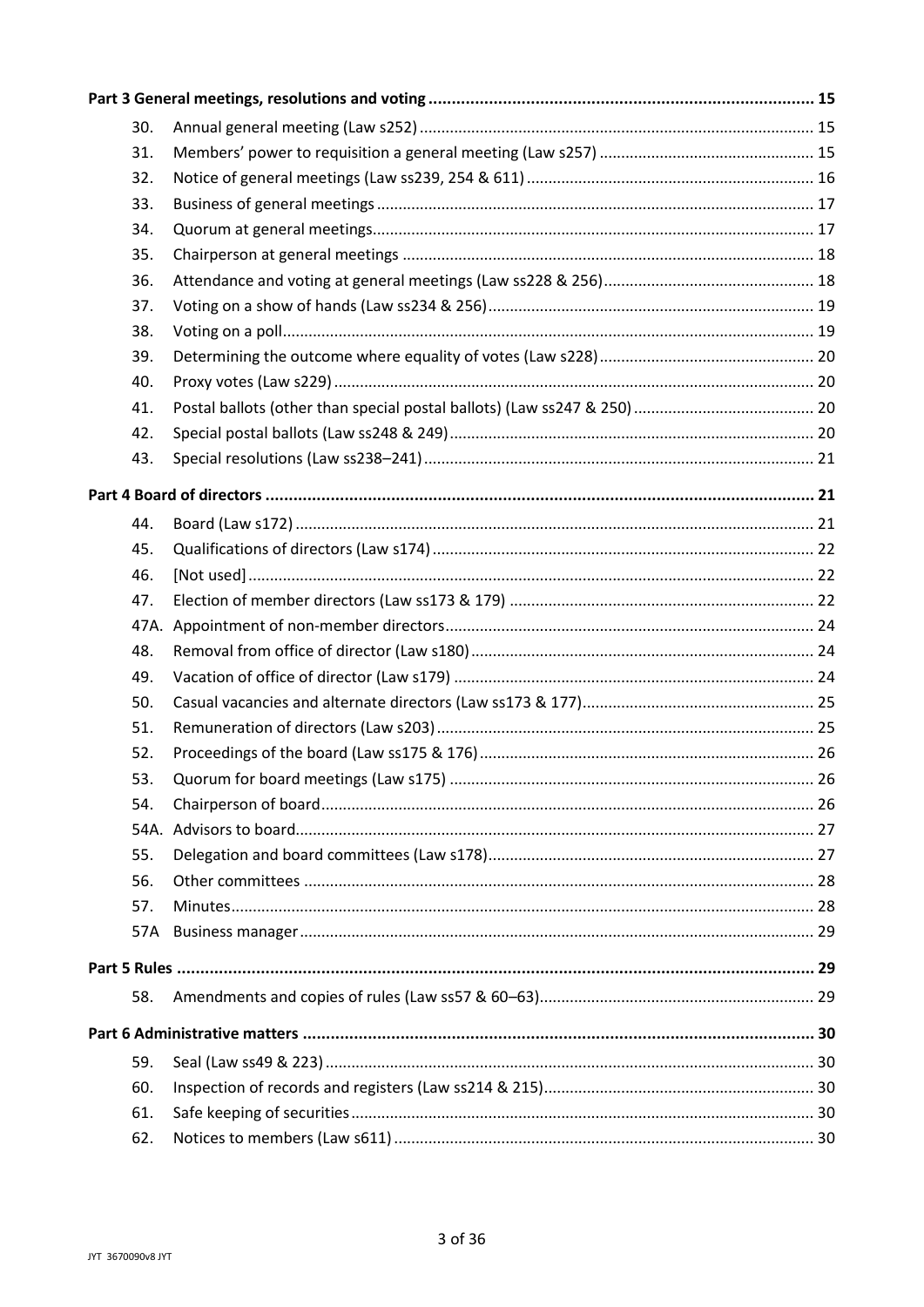| 63. |                                                                                          |  |
|-----|------------------------------------------------------------------------------------------|--|
| 64. |                                                                                          |  |
| 65. |                                                                                          |  |
| 66. |                                                                                          |  |
| 67. | Not-for-profit and disposal of surplus funds during a financial year (Law ss355–358)  32 |  |
| 68. |                                                                                          |  |
| 69. |                                                                                          |  |
|     |                                                                                          |  |
|     |                                                                                          |  |
| 70. |                                                                                          |  |
| 71. |                                                                                          |  |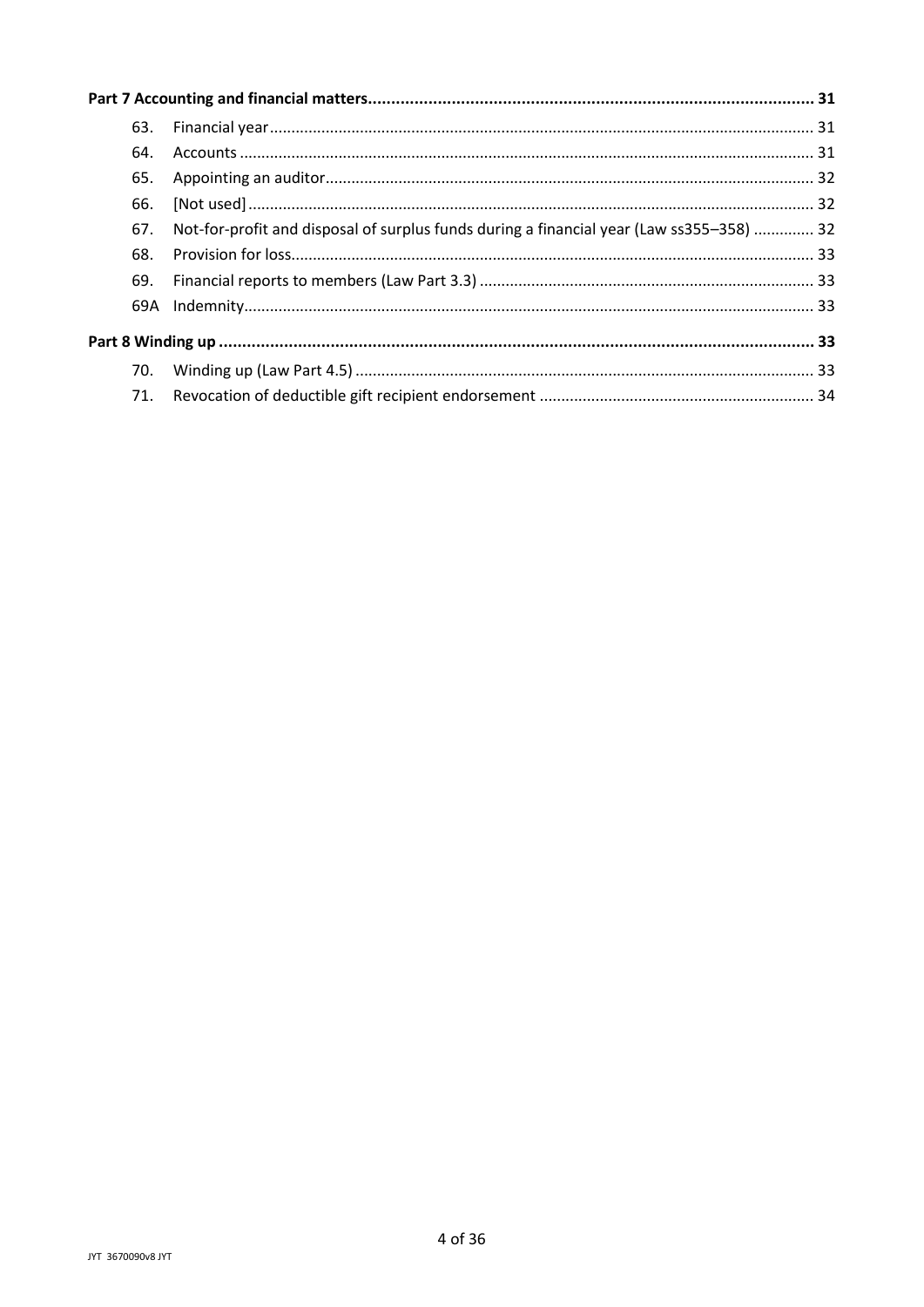# **Part 1 Preliminary**

## **1. Application of these rules**

These rules are the rules of the United Housing Co-operative Ltd.

#### **2. Definitions**

(1) In these rules:

*ballot paper* means a ballot paper in paper or electronic form.

*board* means the board of the co-operative.

*co-operative* means United Housing Co-operative Ltd ABN 47 870 380 676 of 1A Ballarat Street, Yarraville, Victoria, 3013, being a non-distributing co-operative with share capital under the Law.

*director* means a director of the co-operative.

*Director of Housing* means the Director of Housing under the Housing Act.

*Housing Act* means the Housing Act 1983 (Vic).

*Law* means the Co-operatives National Law as applying in this jurisdiction.

*member* means a member of the co-operative.

*member director* means a member director as defined in section 174 of the Law and elected as a director under rule [45\(1\)\(a\).](#page-21-0)

*National Regulations* means the Co-operatives National Regulations as applying in this jurisdiction.

*non-member director* means a non-member director as defined in section 174 of the Law and appointed under rule [45\(1\)\(b\).](#page-21-1)

*Registrar* means the Registrar of Housing Agencies under the Housing Act.

*standard postal times* means the times when properly addressed and prepaid letters would be delivered in the ordinary course of post.

(2) Except so far as the contrary intention appears in these rules, words and expressions used in these rules have the same meanings as they have, from time to time, in the Law or relevant provisions of the Law.

## **3. Name of the co-operative (Law ss220–222 & 224)**

The name of the co-operative is United Housing Co-operative Ltd.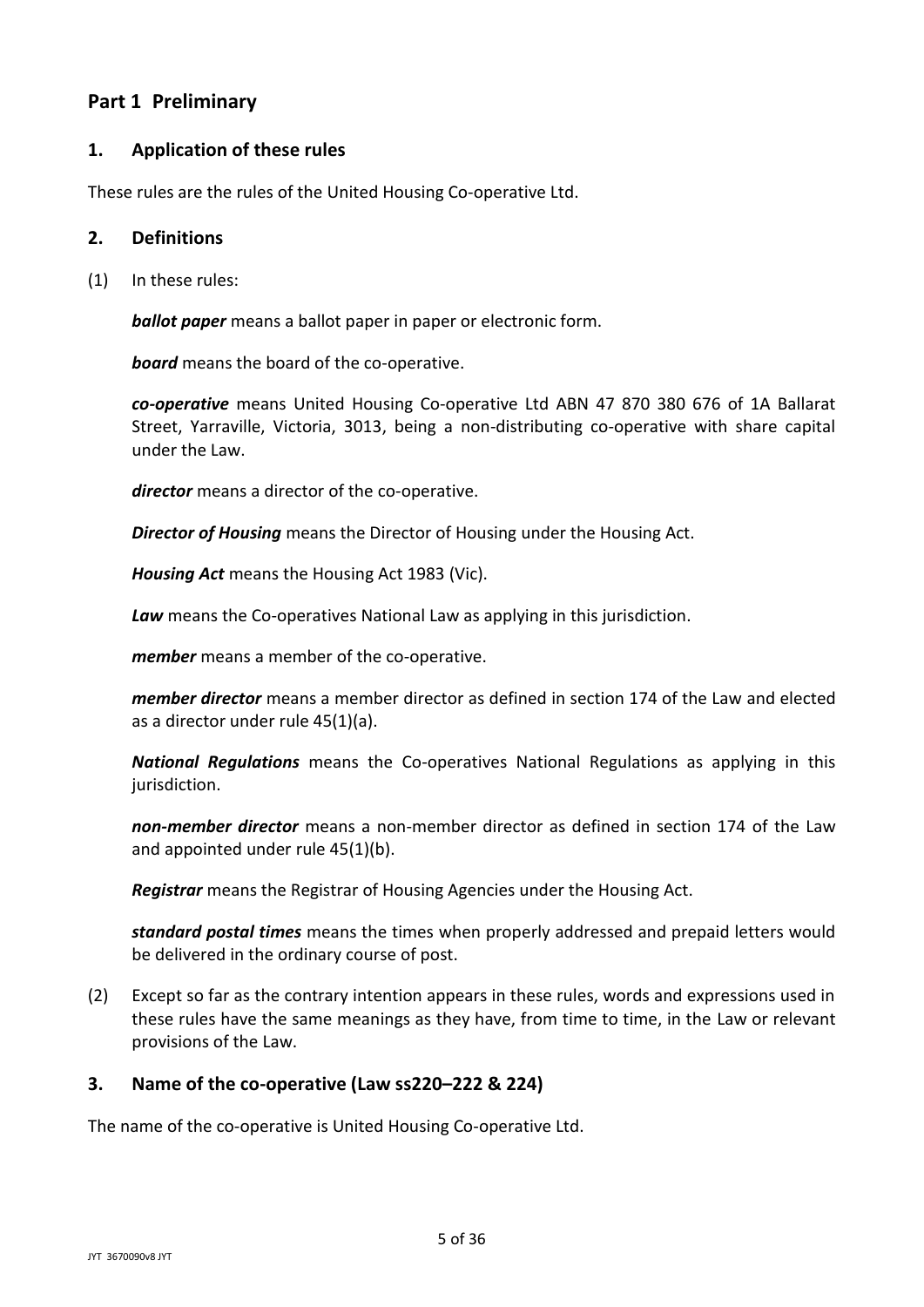#### **3A. Powers of the co-operative (Law ss38-39)**

- <span id="page-5-1"></span>(1) Solely for the purpose of carrying out the primary activities set out in rule [4\(1\),](#page-5-0) the cooperative may, in any manner permitted by the Law:
	- (a) exercise any power;
	- (b) take any action; and
	- (c) engage in any conduct or procedure,

which under the Law a co-operative may exercise, take or engage in if authorised by its rules.

- <span id="page-5-2"></span>(2) Without limiting subrule [\(1\),](#page-5-1) the co-operative may:
	- (a) acquire, by way of purchase, lease, transfer or otherwise, real property;
	- (b) dispose of any real property, subject to the consent of the Director of Housing under section 109 of the Housing Act;
	- (c) provide security for the payment of money, subject to the consent of the Director of Housing under section 109 of the Housing Act;
	- (d) apply for and accept, grants or loans from any Federal, State or local government or authority;
	- (e) enter into contracts and joint ventures with any public or private entity; and
	- (f) do anything incidental to or in furtherance of its purpose set out in rule [4\(1\).](#page-5-0)
- (3) The co-operative must not act as trustee for any person other than a registered agency (as defined in the Housing Act) without the written approval of the Registrar under section 82 or 103 of the Housing Act.
- (4) Despite subrules [\(1\)](#page-5-1) and [\(2\),](#page-5-2) the co-operative does not have the power to issue debentures or co-operative capital units.

## **Part 2 Membership**

#### **Division 1 Membership generally**

- <span id="page-5-3"></span>**4. Primary activity and active membership provisions (Law ss112(2), 144, 148 & 156– 166)**
- <span id="page-5-0"></span>(1) Primary activity

For the purposes of Part 2.6 of the Law, the primary activity of the co-operative is to exclusively pursue the following charitable and benevolent purposes: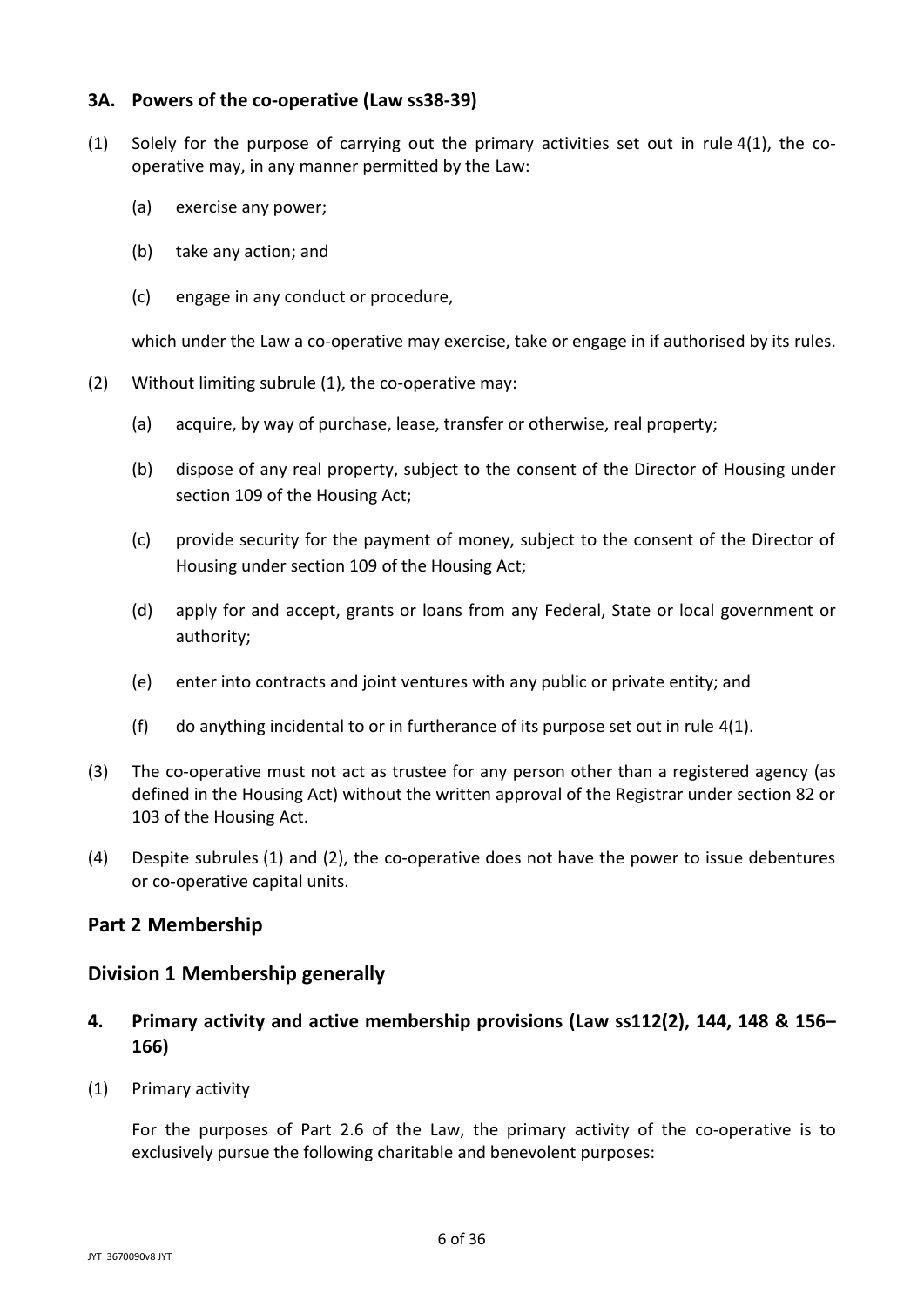- (a) to provide secure and affordable housing to low-income households (and similar persons); and
- (b) to promote other purposes beneficial to the community through the provision of affordable housing and associated services.
- (2) Active membership requirements

A member must:

- (a) enter into and comply with an active membership agreement between the cooperative and the member in the form determined by the board (which must be substantially in the form annexed to this constitution) so that the member commits to:
	- (i) attending the specified number of general meetings, board meetings (as observer during the first 12 months of their membership) and annual policy forums; and
	- (ii) actively participating in a board committee or specified group activities or other activities approved by the board,

subject to exceptions determined by the board including:

- (iii) leave following active participation as a director;
- (iv) leave from attending general meetings as approved by the board; and
- (v) leave for medical reasons approved by the board or when reaching the age of 65;
- (b) enter into and maintain a tenancy agreement between the co-operative and the member,

to establish and maintain active membership of the co-operative.

**Note.** Failure to maintain active membership may lead to cancellation of membership (see rule [21\)](#page-12-0).

## **5. Qualifications for membership (Law s112)**

A person qualifies for membership of the co-operative if the person qualifies for housing assistance under government regulations adopted by the board or other requirements to be a low-income household determined by the board. The board (and any relevant committees) must follow due process when assessing whether a person qualifies for membership of the cooperative.

## **6. Entry fees and regular subscriptions (Law s124)**

(1) The entry fee for an application for membership is nil.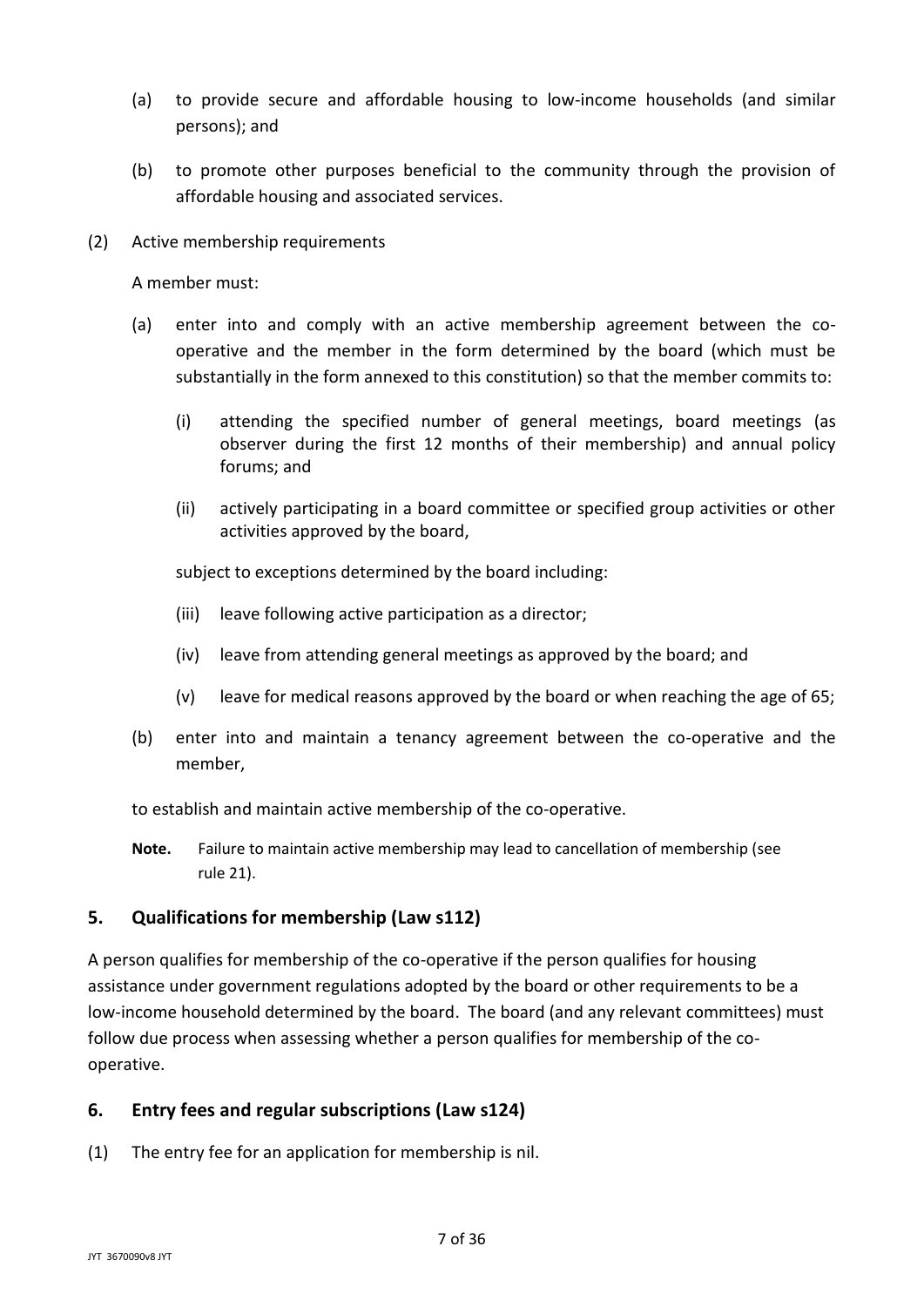(2) The regular subscription (also known as a periodic membership fee) is nil.

#### **7. Membership applications**

- (1) Applications for membership must be lodged at the registered office in the application form approved by the board, and should be accompanied by payment for allotment of the minimum number of shares in the co-operative as specified in rule [16.](#page-11-0)
- (2) Every proper application must be considered by the board.
- (3) If the board approves the application, the applicant's name and any other information required under the Law must be entered in the register of members within 28 days of the board's approval.
- (4) The applicant must be notified in writing of the entry in the register and the applicant is then entitled to the privileges attaching to membership.
- (5) The board may, at its discretion, refuse an application for membership.
- (6) On refusal any amounts accompanying the application for membership must be refunded within 28 days without interest.

#### **8. Cessation of membership (Law s117)**

- (1) A person ceases to be a member in any of the following circumstances:
	- (a) if the membership ceases in any circumstances specified in section 117 of the Law;
	- (b) if the member's total shareholding is transferred to another person and the transferee is registered as the holder of the shareholding; or
	- (c) if the member's total shareholding is forfeited under the Law or these rules.
- (2) If a person ceases to be a member, he or she also ceases to be entitled to receive housing accommodation from the co-operative.

#### **9. Expulsion of members (Law s117)**

- (1) A member may be expelled from the co-operative by special resolution, passed in accordance with this rule 9, to the effect:
	- (a) that the member has seriously or repetitively failed to discharge the member's obligations to the co-operative under these rules or a contract entered into with the co-operative under section 125 of the Law; or
	- (b) that the member has acted in a way that has:
		- (i) prevented or hindered the co-operative in carrying out its primary activity or one or more of its primary activities; or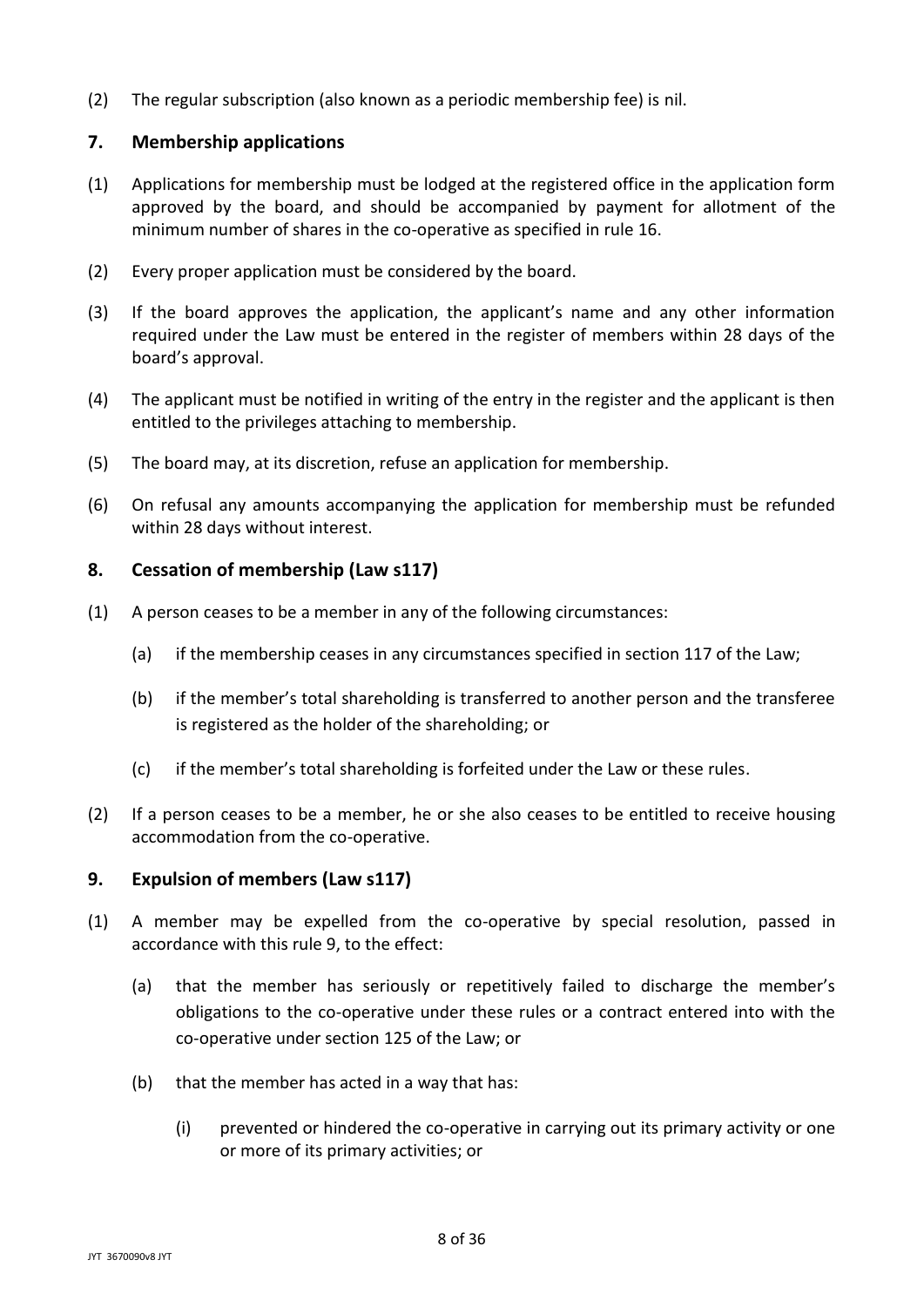- (ii) brought the co-operative into disrepute; or
- (iii) been contrary to one or more of the co-operative principles as described in section 10 of the Law and has caused the co-operative harm.
- (2) Written notice of the proposed special resolution must be given to the member at least 28 days before the date of the meeting at which the special resolution is to be moved, and the member must be given a reasonable opportunity of being heard at the meeting.
- (3) At the general meeting when the special resolution for expulsion is proposed the following procedures apply:
	- (a) at the meeting, the member must be afforded a full opportunity to be heard and is entitled to call witnesses and cross-examine witnesses called against the member;
	- (b) if the member fails to attend at the time and place mentioned, without reasonable excuse, the member's alleged conduct must be considered and the co-operative may decide on the evidence before it, despite the absence of the member;
	- (c) once the alleged conduct is considered, the co-operative may decide to expel the member concerned;
	- (d) the co-operative must not make a decision on the alleged conduct or on expulsion, except by vote by secret ballot of the members present, in person or represented by proxy or by attorney, and entitled to vote;
	- (e) a motion for the decision is not taken to be passed unless two-thirds of the members present, in person or represented by proxy or by attorney, vote in favour of the motion.
- (4) An expelled member must not be re-admitted as a member unless the re-admission is approved by special resolution voted on by at least 50% of all members.
- (5) A member re-admitted must not have restored to him or her any shares that were cancelled on his or her expulsion.

# **10. Resignation of members (Law s117)**

A member may resign from a co-operative by giving four weeks' notice in writing in the form approved by the board.

# **11. Monetary consequences of expulsion or resignation (Law s128)**

(1) In this rule:

*deficiency* means the amount of accumulated loss, deficiency or significant change disclosed in the last balance sheet of the co-operative, or later reported before expulsion.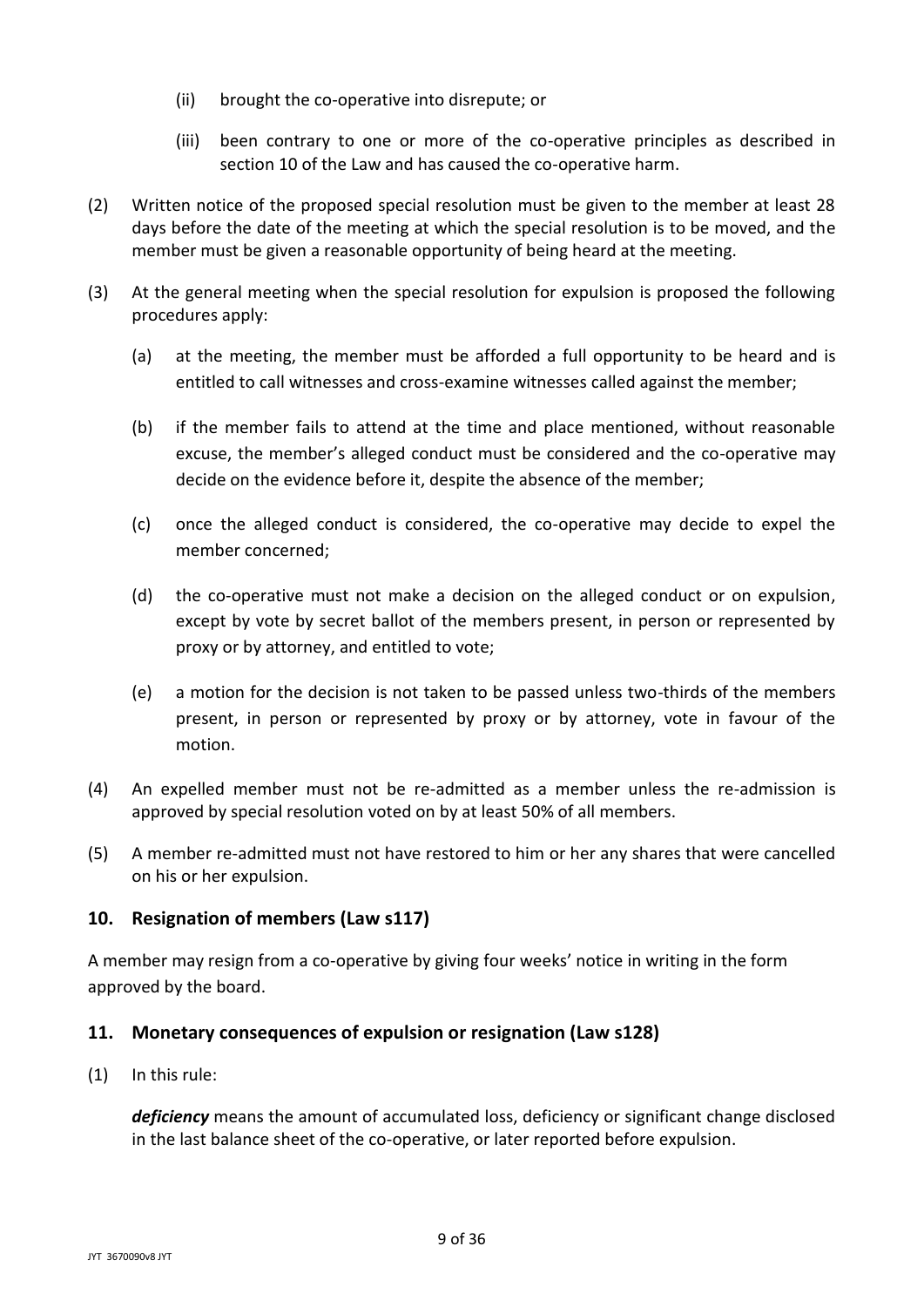- (2) If a member is expelled or resigns from the co-operative, all amounts owing by the former member to the co-operative become immediately payable in full.
- (3) The shares of an expelled or resigning member must be cancelled as at the day of expulsion or resignation, and the cancellation must be noted in the register of shares.
- (4) Subject to subrule [\(5\)](#page-9-0) and the written terms of a class of share issued, the co-operative must, however, pay to the expelled or resigning member the amount of capital paid up on the former member's shares at the time of expulsion or resignation (less any amount owing by the former member to the co-operative).
- <span id="page-9-0"></span>(5) If a deficiency exists, an appropriate proportion of the loss, deficiency or significant change may be deducted from the amount of capital paid up on the shares of the expelled or resigning member. This is done having regard to the number of shares held by the expelled or resigning member immediately before expulsion or resignation in relation to the number of shares in the co-operative.
- (6) Subject to section 128 of the Law, payment to the expelled or resigning member of any amount owing by the co-operative to the former member:
	- (a) must be made at the time decided by the board but within one year from the date of expulsion or resignation; or
	- (b) may be applied at the time decided by the board, but within one year from the date of expulsion or resignation, in the manner set out in section 128 of the Law, if there is agreement by the board and former member or if the board considers that repayment would adversely affect the financial position of the co-operative.

## **12. Suspension of members**

The co-operative does not have the power to suspend a member.

## **Division 2 Dispute resolution**

## **13. Disputes and mediation (Law s129)**

- <span id="page-9-1"></span>(1) The grievance procedure set out in this rule applies to disputes under these rules between:
	- (a) a member and another member; or
	- (b) a member (including a former member) and the co-operative. This subrule [\(b\)](#page-9-1) will also apply to a dispute between a member and the co-operative, on behalf of the board of the co-operative, a director or an employee of the co-operative.
- (2) If a dispute arises, a party cannot commence any court or arbitration proceedings relating to the dispute unless it has complied with the provisions of this rule, except where a person seeks urgent interlocutory relief.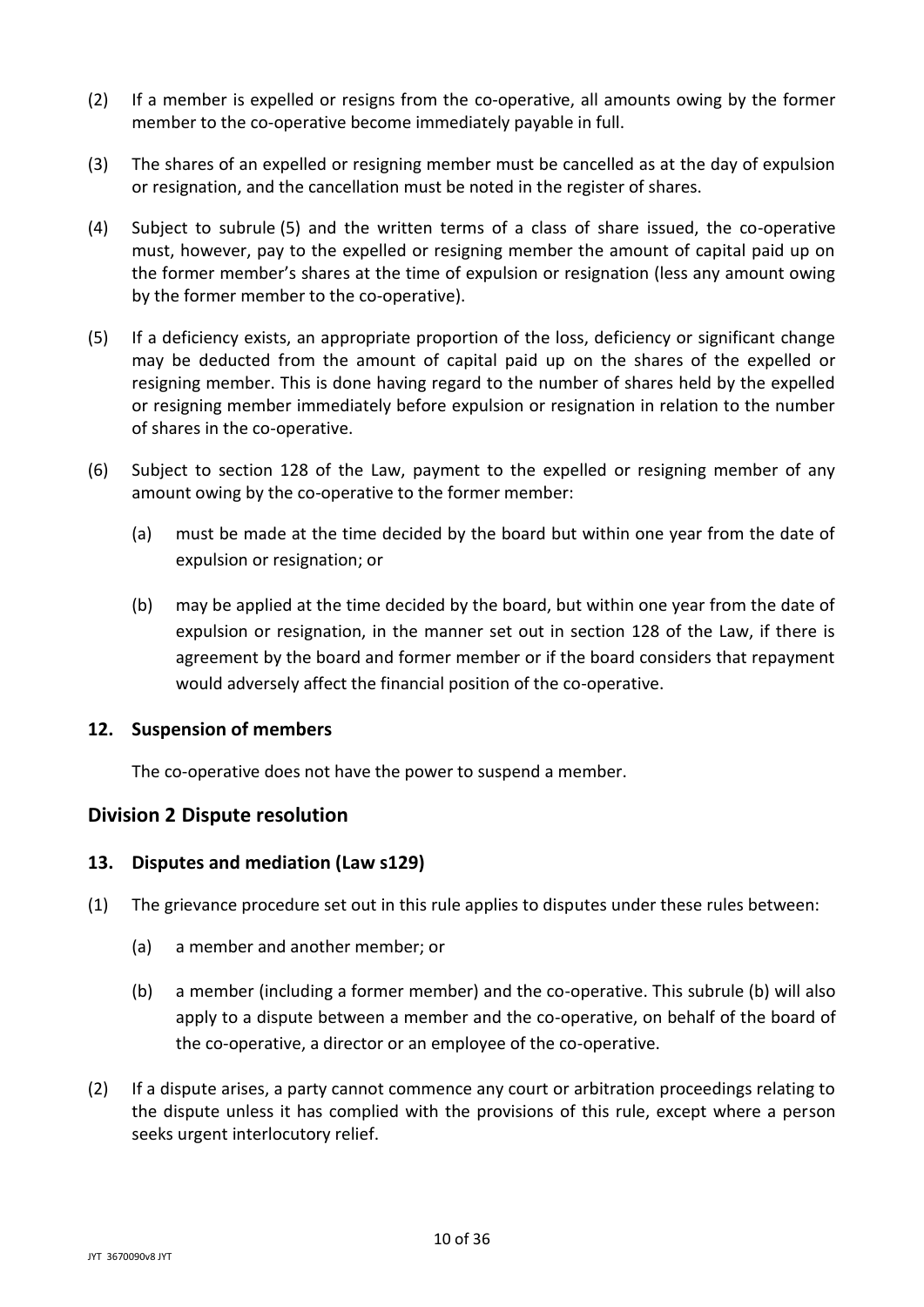- (3) The parties to the dispute must meet and discuss the matter in dispute, and, if possible, resolve the dispute within 14 days of:
	- (a) the dispute coming to the attention of each party; or
	- (b) a party giving notice, to each of the other parties involved, of the dispute or grievance.
- (4) If the parties are unable to resolve the dispute at the meeting, or if a party fails to attend that meeting, the parties must, as soon as is practicable, hold a meeting in the presence of a mediator.
- (5) The mediator is, where possible, to be a person chosen by agreement between the parties, but in the absence of agreement between the parties:
	- (a) for a dispute between a member and another member, a person appointed by the board; or
	- (b) for a dispute between a member (including a former member) and the co-operative (including the board, a director or an employee of the co-operative), a person appointed or employed by the Dispute Settlement Centre of Victoria or other independent mediator.
- (6) The mediator may (but need not) be a member of the co-operative, unless the member is a party to the dispute.
- (7) The parties to the dispute must, in good faith, attempt to settle the dispute by mediation.
- (8) The mediator, in conducting the mediation, must:
	- (a) give the parties to the mediation process every opportunity to be heard; and
	- (b) allow due consideration by all parties of any written statement submitted by any party; and
	- (c) ensure that natural justice is accorded to the parties to the dispute throughout the mediation process.
- (9) The mediator cannot determine the dispute.
- (10) The mediation must be confidential and without prejudice.
- (11) The costs of the mediation are to be shared equally between the parties unless otherwise agreed.
- (12) Nothing in this rule applies to any dispute as to the construction or effect of any mortgage or contract contained in any document other than these rules.
- (13) Nothing in this rule applies to any dispute involving the expulsion of a member or the imposition of a fine.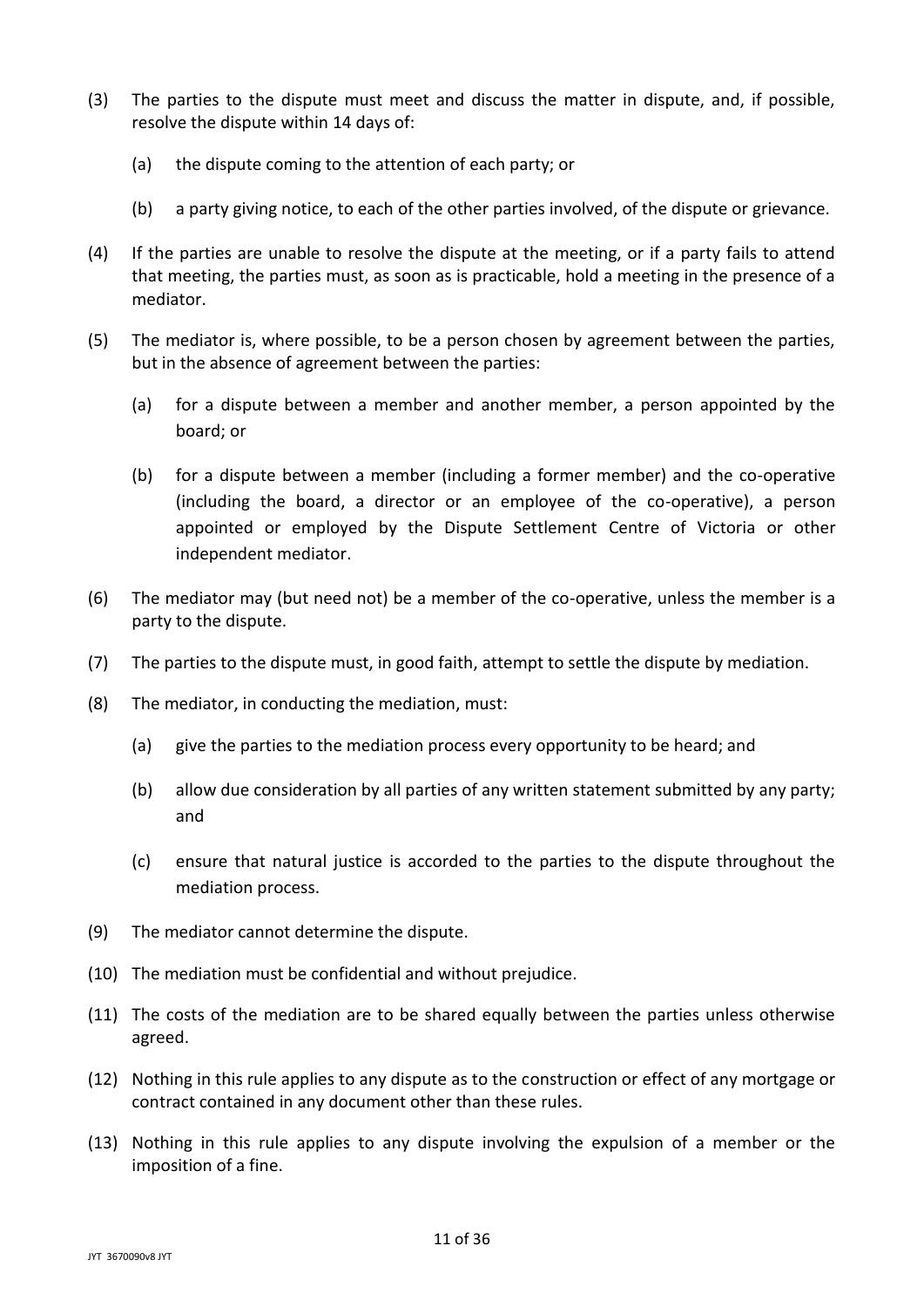- (14) If the mediation process does not result in the dispute being resolved, each party may seek to resolve the dispute in accordance with the Law or otherwise at law.
	- **Note.** Section 130 of the Law applies if mediation does not resolve the dispute

#### **Division 3 Members' liability**

#### **14. Fines payable by members (Law ss56 & 126)**

- <span id="page-11-1"></span>(1) The board may impose on a member a maximum fine of \$50 for a contravention of these rules.
- (2) A fine must not be imposed on a member under subrule [\(1\)](#page-11-1) unless:
	- (a) written notice of intention to impose the fine and the reason for it has been given to the member; and
	- (b) the member has been given a reasonable opportunity to appear before the board in person (with or without witnesses), or to send to the board a written statement, to show cause why the fine should not be imposed.

#### **15. Liability of members to co-operatives (Law ss117(2) & 121)**

- <span id="page-11-2"></span>(1) A member is liable to the co-operative for any charges, including entry fees and regular subscriptions, payable by the member to the co-operative under these rules.
- (2) Joint members are jointly and severally liable for any such charges mentioned in subrule [\(1\).](#page-11-2)

#### **Division 4 Shares**

#### <span id="page-11-0"></span>**16. Capital and shares (Law ss76–82)**

- (1) The capital of the co-operative must be raised by the issue of shares of nominal value of \$1 each.
- <span id="page-11-3"></span>(2) A member must hold one share in the co-operative.
- (3) No share is to be allotted unless 100% of the nominal value of the share has been paid.
- (4) A share in the co-operative does not carry a vote.
- (5) The right to vote in the co-operative is attached to membership and governed by section 228 of the Law.
	- **Note.** Under section 82 of the Law, the co-operative is authorised to require members of a distributing co-operative to take up or subscribe for additional shares under a proposal approved by special resolution.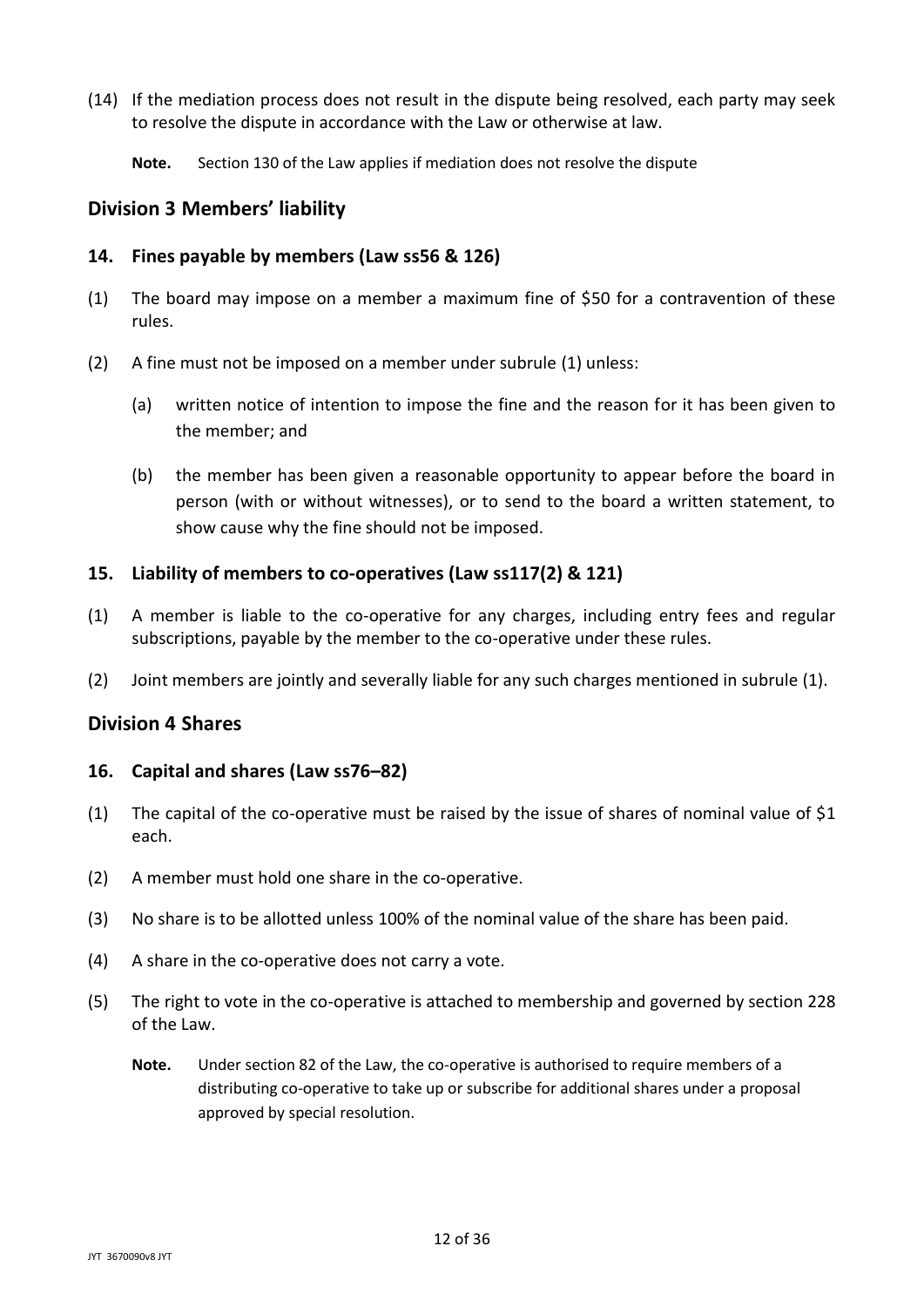## 17. **Calls on shares**

By virtue of rule [16\(3\),](#page-11-3) the board does not have the power to make calls on members.

# **18. Repurchase of members' shares (Law ss99, 107, 109 & 118)**

- (1) Members' shares may be repurchased by the co-operative in accordance with the Law.
- (2) A member who wishes the co-operative to repurchase any shares must do so by submitting a request to the board in the following form:

|                                                                                                                |  | I/We ____________________ being members of the _______________ (co-operative name) and the       |
|----------------------------------------------------------------------------------------------------------------|--|--------------------------------------------------------------------------------------------------|
|                                                                                                                |  | holders of (number of shares) in the co-operative that are fully/partly paid, request            |
|                                                                                                                |  | that the co-operative repurchase ___________(number of shares). I/We are aware of the conditions |
| of repayment under the Co-operatives National Law or relevant Act.                                             |  |                                                                                                  |
|                                                                                                                |  |                                                                                                  |
|                                                                                                                |  |                                                                                                  |
| Dated _________________                                                                                        |  |                                                                                                  |
|                                                                                                                |  |                                                                                                  |
| Witness (name and signature) and the state of the state of the state of the state of the state of the state of |  |                                                                                                  |

(3) The board of the co-operative must consider each request for repurchase in accordance with the Law and cancel any shares that have been repurchased.

## **19. Transfer of shares (Law ss100 & 101)**

For the purposes of section  $100(1)$  of the Law, but subject to the Law, these rules of the cooperative do not permit the sale or transfer of shares in the co-operative.

## **20. Effect of sale, transfer or disposal of shares (Law ss232 & 233)**

A person who has sold or transferred, or disposed of the beneficial interest in, all the person's shares, or has agreed to do any of those things, is not entitled to vote at any meeting of the cooperative, and that person will no longer be a member of the co-operative.

## **Division 5 Member cancellations**

## <span id="page-12-0"></span>**21. Forfeiture and cancellations—inactive members (Law ss156–163)**

- (1) The board must declare the membership of a member cancelled if:
	- (a) the whereabouts of the member are not presently known to the co-operative and have not been known to the co-operative for a continuous period of at least six months; or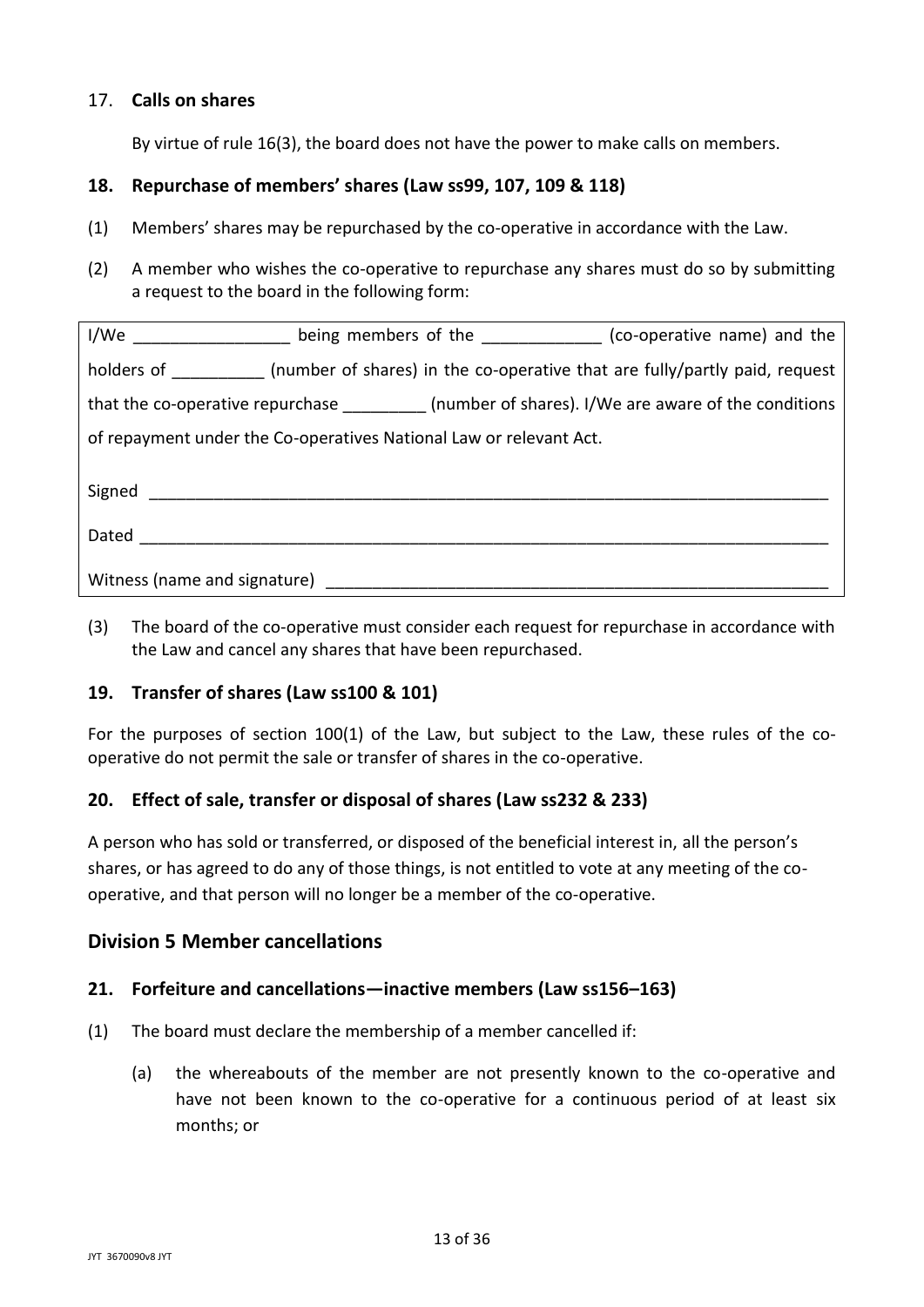- (b) the member is not presently active and either has not been active within the meaning of rule [4](#page-5-3) in the past twelve months, or has no prospect of being active in the next twelve months.
- **Note 1.** The period of inactivity must take account of the active membership requirements in rule [4.](#page-5-3) For example, if a member is required to acquire or sell product or services during a calendar year, the period of time should be expressed in terms of calendar years.
- **Note 2.** The period of time for inactivity under the Law is 3 years. The co-operative's rules may specify a shorter time than 3 years. If no period of time is specified, it will be as specified in the Law.

# **22. [Not used]**

# **23. Forfeited shares**

- (1) A person whose shares have been forfeited under these rules stops being a member if membership is conditional on the holding of the shares or membership has otherwise been cancelled under the Law.
- (2) A statutory declaration in writing by a director, the business manager or secretary of the cooperative stating that a share in the co-operative has been forfeited and cancelled on a date stated in the declaration, is proof of that fact as against all persons claiming to be entitled to the share.
- (3) The co-operative has set-off rights against share capital as specified in section 127 of the Law.

# **Division 6 Deceased or incapacitated members**

# **24. Death of member (Law ss93 & 102–106)**

The legal personal representative of a deceased member may apply to the board for a transfer of the deceased member's shares in the form determined by the board.

# **25. Rights and liabilities of members under bankruptcy or incapacity (Law ss95, 96 & 117)**

- (1) A person's membership ceases upon bankruptcy and that person's shares may be transferred to the Official Trustee in Bankruptcy and dealt with under the provisions of section 95 of the Law.
- <span id="page-13-0"></span>(2) A person appointed under a law of a State or Territory to administer the estate of a member who, through unsound mind or physical infirmity, is incapable of managing his or her affairs, may be registered as the holder of the member's shares and the rights and liabilities of membership vest in that person during the period of the appointment.
- (3) The liabilities attaching to the shares of a person under bankruptcy or incapacity continue in accordance with section 96 of the Law.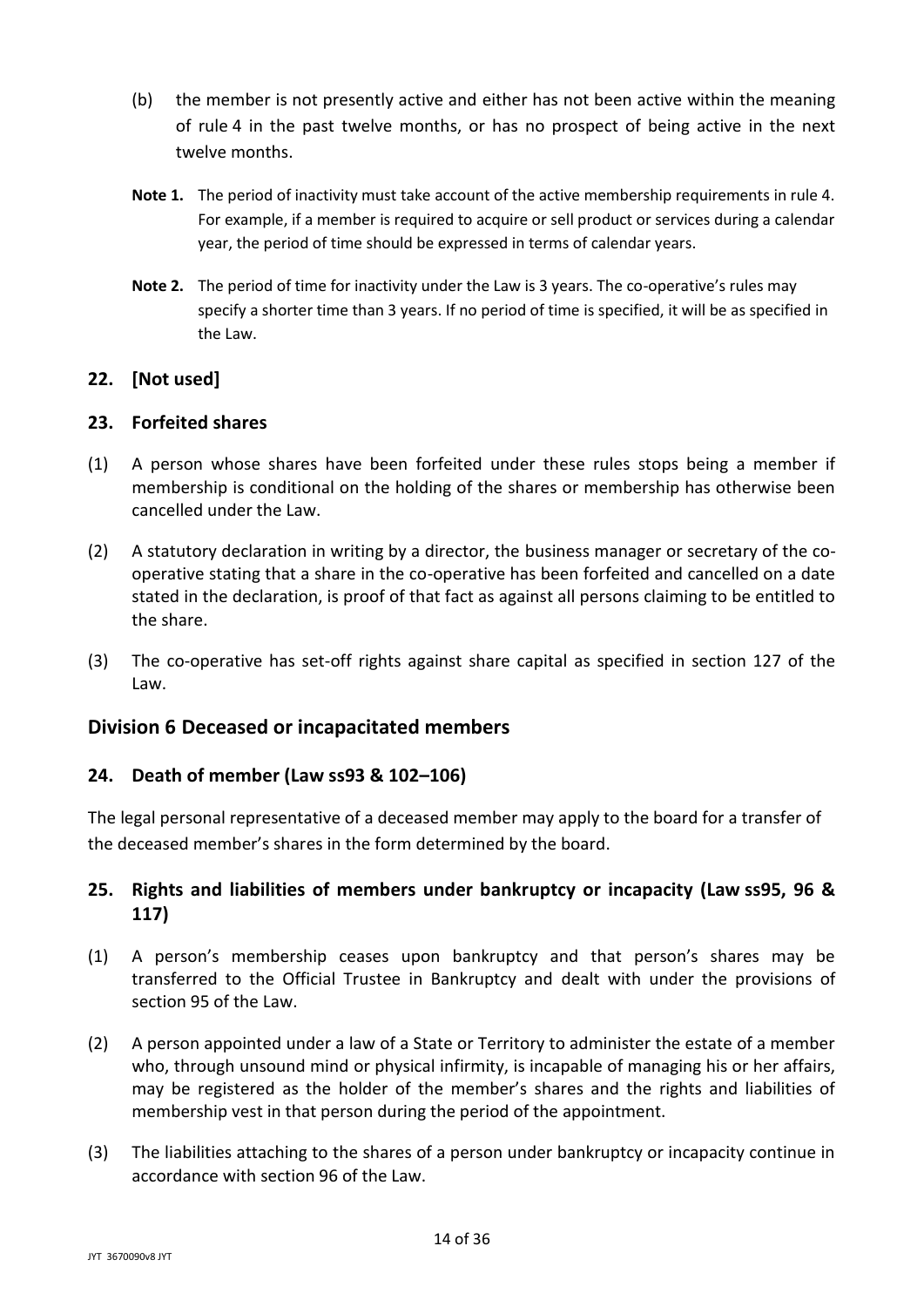(4) Upon application by a person appointed to manage the affairs of a member referred to in subrule [\(2\),](#page-13-0) the board may decide to suspend some or all active membership obligations if there are grounds to believe that the member's incapacity is temporary.

## **26. Entitlements and liabilities of person registered as trustee, administrator etc.**

- (1) A person becoming entitled to be a shareholder because of the death, bankruptcy or incapacity of the holder is entitled to the advantages to which the person would be entitled if he or she were the registered holder of the share or shares. However, before being registered as a member, the person is not entitled to exercise any right conferred by membership in relation to meetings of the co-operative.
- (2) A person registered as holder of the shares of a member who has died, or is bankrupt or incapable of managing his or her affairs, has the same liabilities in relation to the share or shares as those to which the deceased, bankrupt or incapable person would have been liable if he or she had remained a member with full legal capacity.
- (3) The board has the same right to decline or to suspend registration of a share as it would have had for a transfer of a share by the bankrupt or incapacitated person before the bankruptcy or incapacity.

# **Division 7 [Not used]**

- **27. [Not used]**
- **28. [Not used]**
- **29. [Not used]**

# **Part 3 General meetings, resolutions and voting**

## **30. Annual general meeting (Law s252)**

An annual general meeting must be held each year, at a place and on a date and a time decided by the board, within 5 months after the close of the financial year of the co-operative or within the further time allowed by the Registrar.

**Note.** A co-operative may specify particular matters to suit the convenience of members such as time and place, if members are located in a wide geographical area.

# **31. Members' power to requisition a general meeting (Law s257)**

(1) The board may, whenever it considers appropriate, call a special general meeting of the cooperative.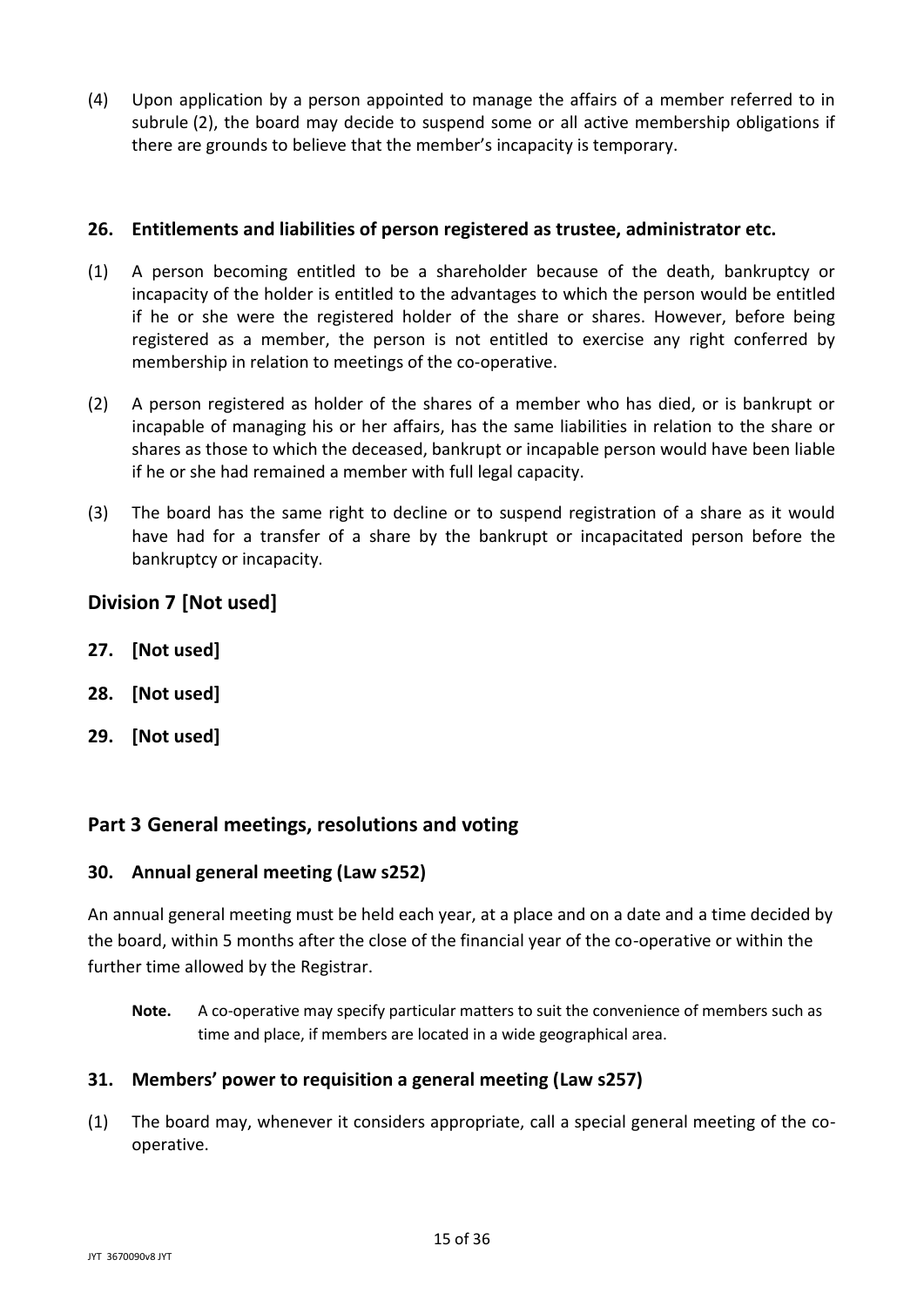- (2) The board must call a general meeting of the co-operative on the requisition in writing by members who together are able to cast at least 20% of the total number of votes able to be cast at a meeting of the co-operative.
- (3) The provisions of section 257 of the Law apply to a meeting requisitioned by members.
	- **Note.** The board is not required to call a general meeting of members to consider matters that are not matters for decision by the members in general meeting.

#### **32. Notice of general meetings (Law ss239, 254 & 611)**

- (1) At least 14 days' notice of a general meeting (not including the day on which the notice is served or taken to be served, but including the day for which notice is given) must be given.
	- **Note 1.** If there is to be a special resolution proposed at the meeting, there is a requirement for at least 21 days' notice of the special resolution.
	- **Note 2.** If there is a resolution proposed for the removal of a director, section 180 of the Law requires special notice of the resolution and 21 days notice of the meeting.
- (2) Notice must be given to each member of the co-operative and any other persons who are, under these rules or the Law, entitled to receive notices from the co-operative.
	- **Note.** The auditor is and, if there is a trustee for debenture holders, the trustee is entitled to notice of a general meeting.
- (3) The notice must state the place, day and hour of the meeting and include ordinary business as specified in rule [33](#page-16-0) and, for special business, the general nature of any special business.
- (4) The notice must also include any business members have notified their intention to move at the meeting under subrule [\(6\)](#page-15-0) (but only if the members' notification has been made under these rules and within time).
- (5) The notice must be served in the manner provided in the Law or rule [62.](#page-29-0)
	- **Note 1.** Section 611 of the Law makes provision for the service of notices on members of the cooperative. Rule [62](#page-29-0) makes additional provision for notice by electronic transmission.
	- **Note 2.** Non-receipt of the notice does not invalidate the proceedings at the general meeting.
- <span id="page-15-0"></span>(6) Members who together are able to cast at least 20% of the total number of votes that are able to be cast at a meeting of the co-operative and who have a resolution to submit to a general meeting must give written notice of it to the co-operative at least 45 days before the day of the meeting.
	- **Note.** A co-operative can limit an individual member from proposing a resolution to the general meeting by requiring that there be a minimum number of members proposing the resolution before the matter can be considered. This does not prevent an individual member from requesting that the board propose a particular resolution at the next meeting.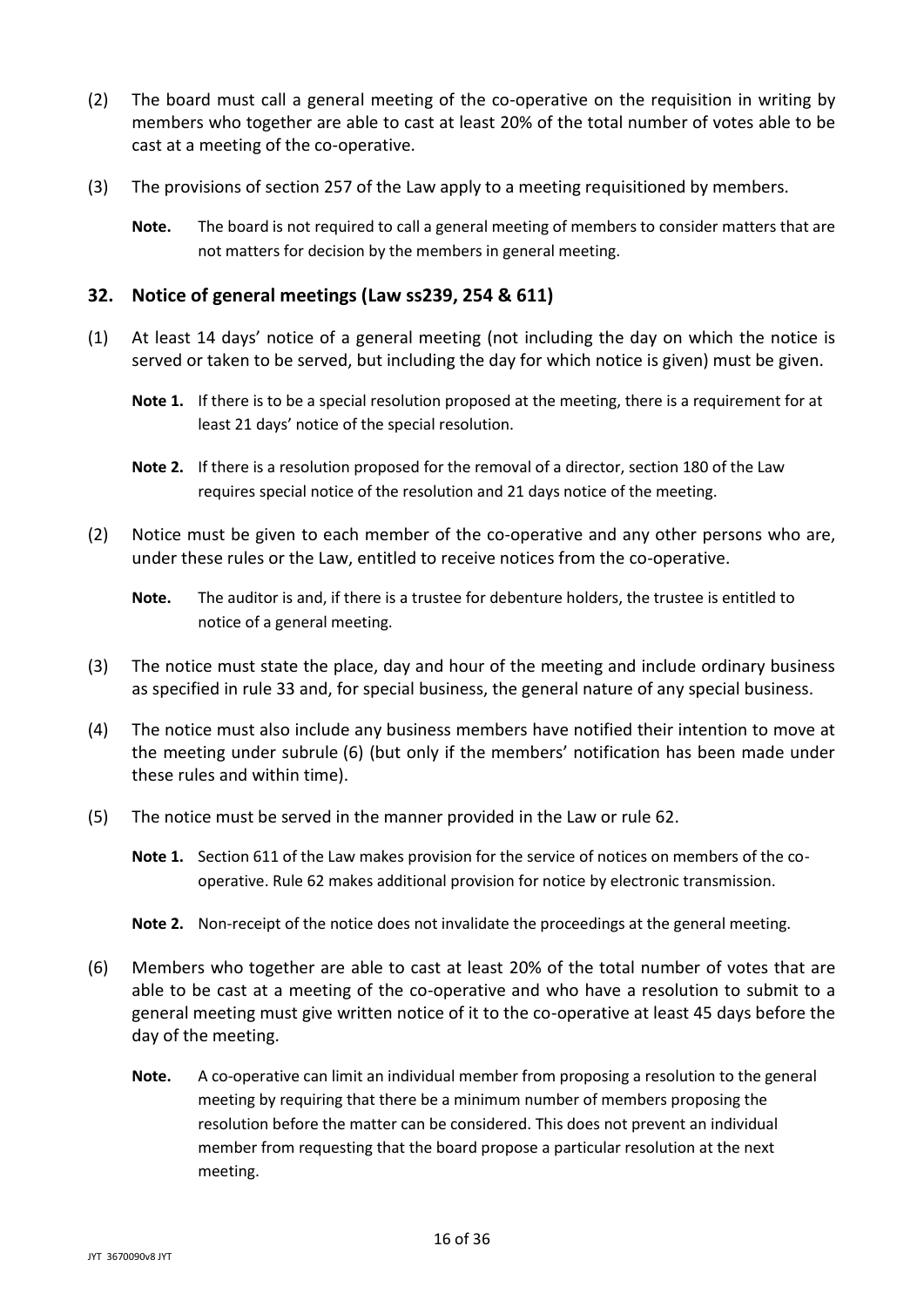#### <span id="page-16-0"></span>**33. Business of general meetings**

- (1) The ordinary business of the annual general meeting of a large co-operative must be:
	- (a) to confirm minutes of the last preceding general meeting (whether annual or special); and
	- (b) to receive from the board, auditors or officers of the co-operative:
		- (i) the financial reports of the co-operative for the financial year;
		- (ii) a report on the state of affairs of the co-operative.
- (2) The ordinary business of the annual general meeting of a small co-operative must be:
	- (a) to confirm minutes of the last preceding general meeting (whether annual or special); and
	- (b) to receive from the board, auditors or officers of the co-operative:
		- (i) the financial statements for the co-operative for the financial year;
		- (ii) a report on the state of affairs of the co-operative;
		- (iii) a directors' solvency resolution as to whether or not, in their opinion, there are reasonable grounds to believe that the co-operative will be able to pay its debts as and when they become due and payable.
- (3) The annual general meeting may also transact special business of which notice has been given to members under these rules.
- (4) All business of a general meeting, other than business of the annual general meeting that is ordinary business, is special business.

#### **34. Quorum at general meetings**

- (1) An item of business cannot be transacted at a general meeting unless a quorum of members is present when the meeting is considering the item.
- (2) Unless these rules state otherwise, the following number of members present in person, each being entitled to exercise a vote, will constitute a quorum:

eleven,

plus one for every 10 members (excluding a part thereof) between 50 and 200 active members,

plus one for every 50 members (excluding a part thereof) above 200 members.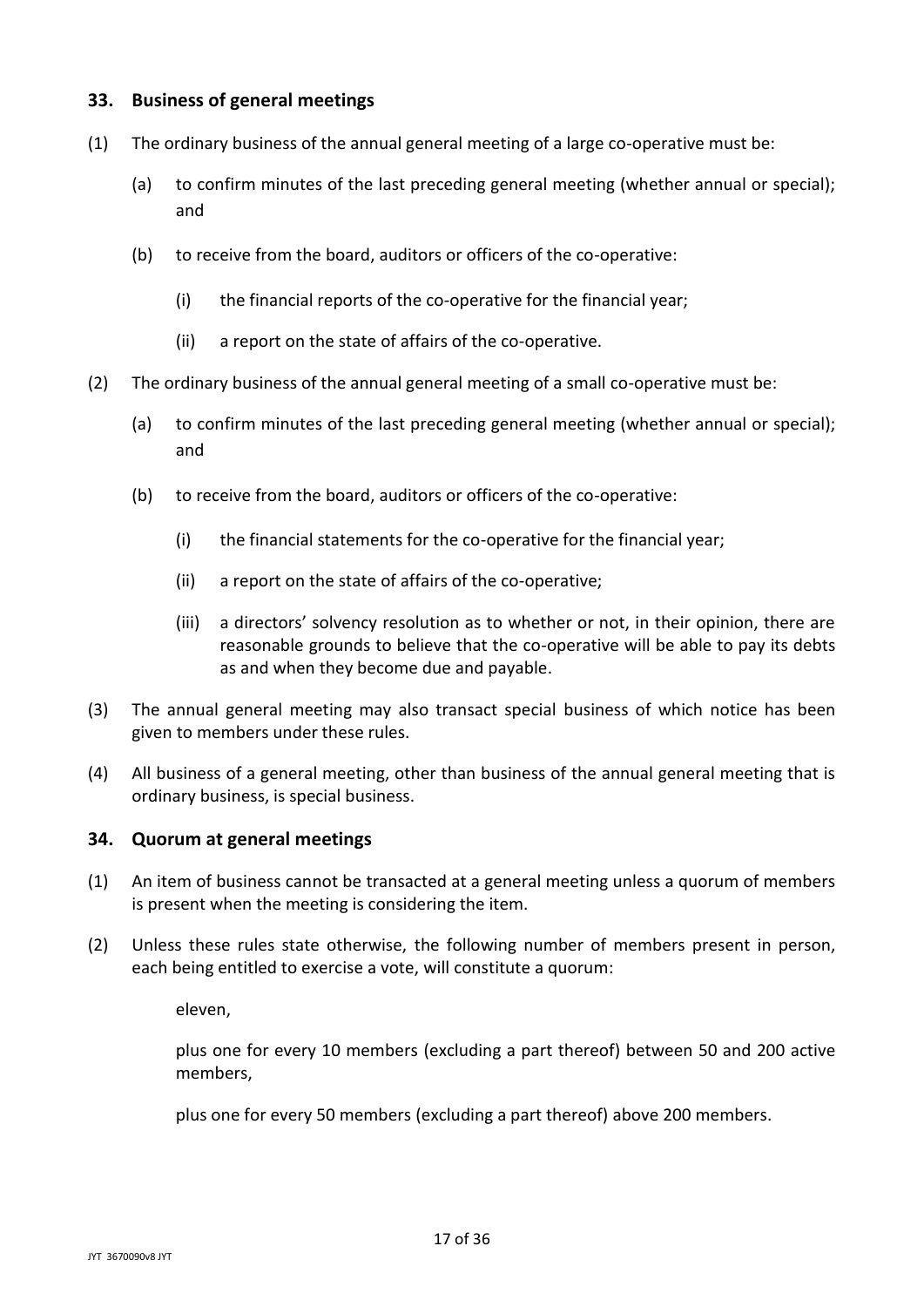- (3) If a quorum is not present within half an hour after the appointed time for a meeting, the meeting, if called on the requisition of members, must be dissolved. In any other case it must be adjourned to the same day, time and place in the next week.
- (4) If a quorum is not present within half an hour after the time appointed for an adjourned meeting, and:
	- (a) the meeting is an annual general meeting the members present constitute a quorum; and
	- (b) the meeting is a general meeting other than an annual general meeting  $-$  is otherwise dissolved.

## **35. Chairperson at general meetings**

- (1) The chairperson of the board shall be entitled to preside as chairperson at every general meeting of the co-operative.
- (2) If there is no chairperson, or if at a meeting the chairperson is either not present within 15 minutes after the time appointed for holding the meeting or is unwilling to act as chairperson, the members present must choose someone from their number to be chairperson (until the chairperson attends and is willing to act).
- (3) The chairperson may, with the consent of a meeting at which a quorum is present (and must if directed by the meeting) adjourn the meeting from time to time and from place to place. However, the only business that can be transacted at an adjourned meeting is the business left unfinished at the meeting from which the adjournment took place. When a meeting is adjourned for 14 days or more, notice of the adjourned meeting must be given just as for the original meeting. Apart from this it is not necessary to give notice of an adjournment or the business to be transacted at an adjourned meeting.

## **36. Attendance and voting at general meetings (Law ss228 & 256)**

- (1) The right to vote attaches to membership and not shareholding.
- (2) Joint members have only one vote between them.
- (3) Every joint member is entitled to attend and be heard at a general meeting.
- (4) In the event of a dispute between joint members as to which member will vote (subject to the grant of any proxy or power of attorney), the joint member whose name appears first in the register of members is entitled to vote.
- (5) A resolution, other than a special resolution, must be decided by simple majority.

**Note.** The requirements for a special resolution are in section 239 of the Law.

(6) Subject to subrules [\(7\)](#page-18-0) and [\(8\),](#page-18-1) a question for decision at any general meeting must be decided on a show of hands of members present at the meeting.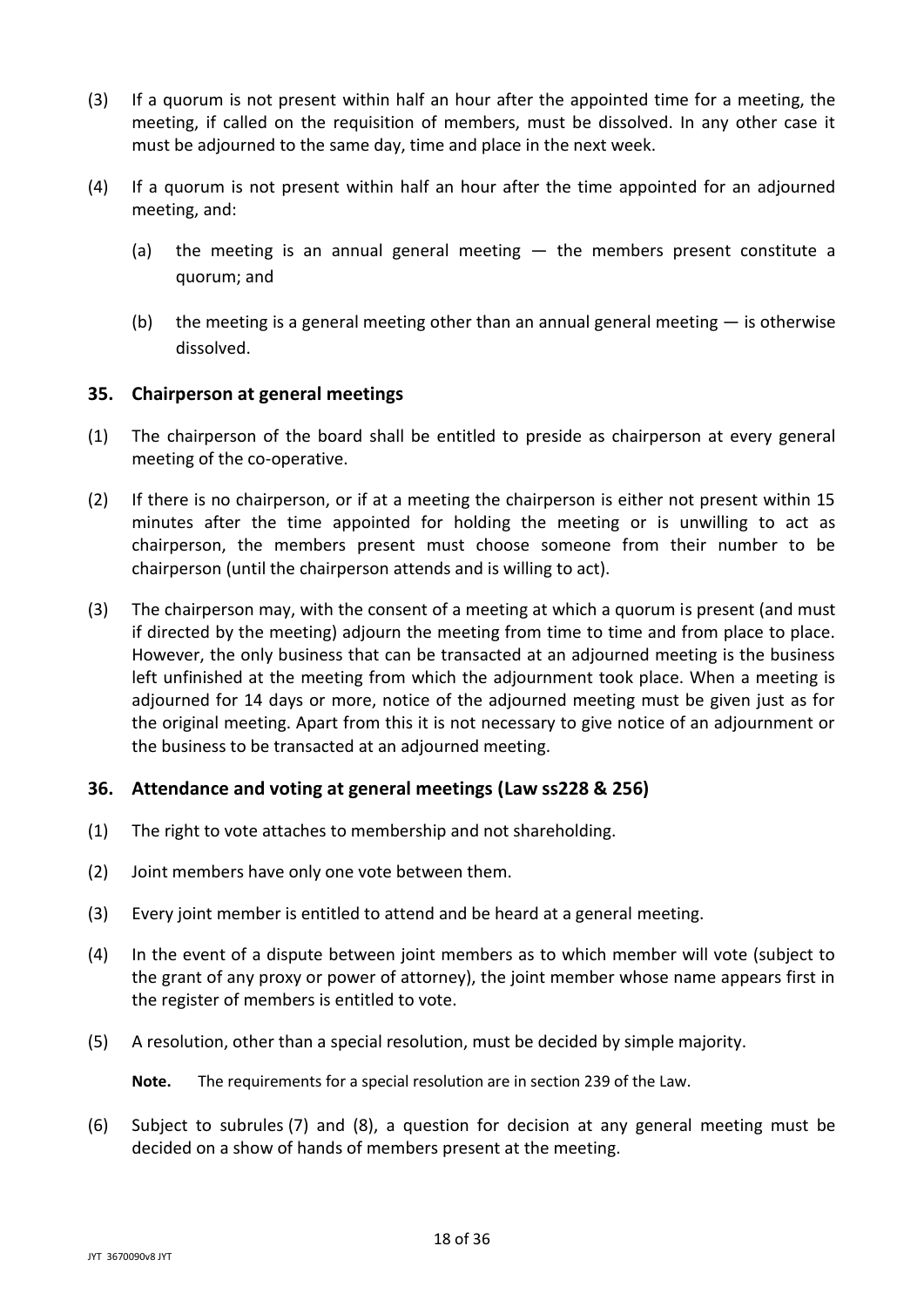- <span id="page-18-0"></span>(7) A poll may be demanded on any question for decision.
- <span id="page-18-1"></span>(8) If before a vote is taken or before or immediately after the declaration of the result on a show of hands:
	- (a) the chairperson directs that the question is to be determined by a poll; or
	- (b) at least 5 members present in person or represented by proxy demand a poll;

the question for decision must be determined by a poll.

- (9) The poll must be taken when and in the manner that the chairperson directs.
- (10) A poll on the election of a chairperson or on the question of adjournment must be taken immediately and without debate.
- (11) Once the votes on a show of hands or on a poll have been counted then, subject to subrule [\(8\),](#page-18-1) a declaration by the chairperson that a resolution has been carried (unanimously or by a particular majority) or lost is evidence of that fact.
- (12) The result of the vote must be entered in the minute book.

#### **37. Voting on a show of hands (Law ss234 & 256)**

- (1) On a show of hands at a general meeting, each member:
	- (a) present; or
	- (b) represented by a non-member acting under a power of attorney; or
	- (c) represented by a non-member appointed under the provisions of the Law; or
	- (d) represented by a proxy (but only if proxies are allowed under these rules);

may exercise only one vote.

#### **38. Voting on a poll**

- (1) On a poll called at a general meeting, each member:
	- (a) present; or
	- (b) represented by a person acting under a power of attorney; or
	- (c) represented by a person appointed under the provisions of the Law; or
	- (d) represented by a proxy (but only if proxies are allowed under these rules);

has one vote.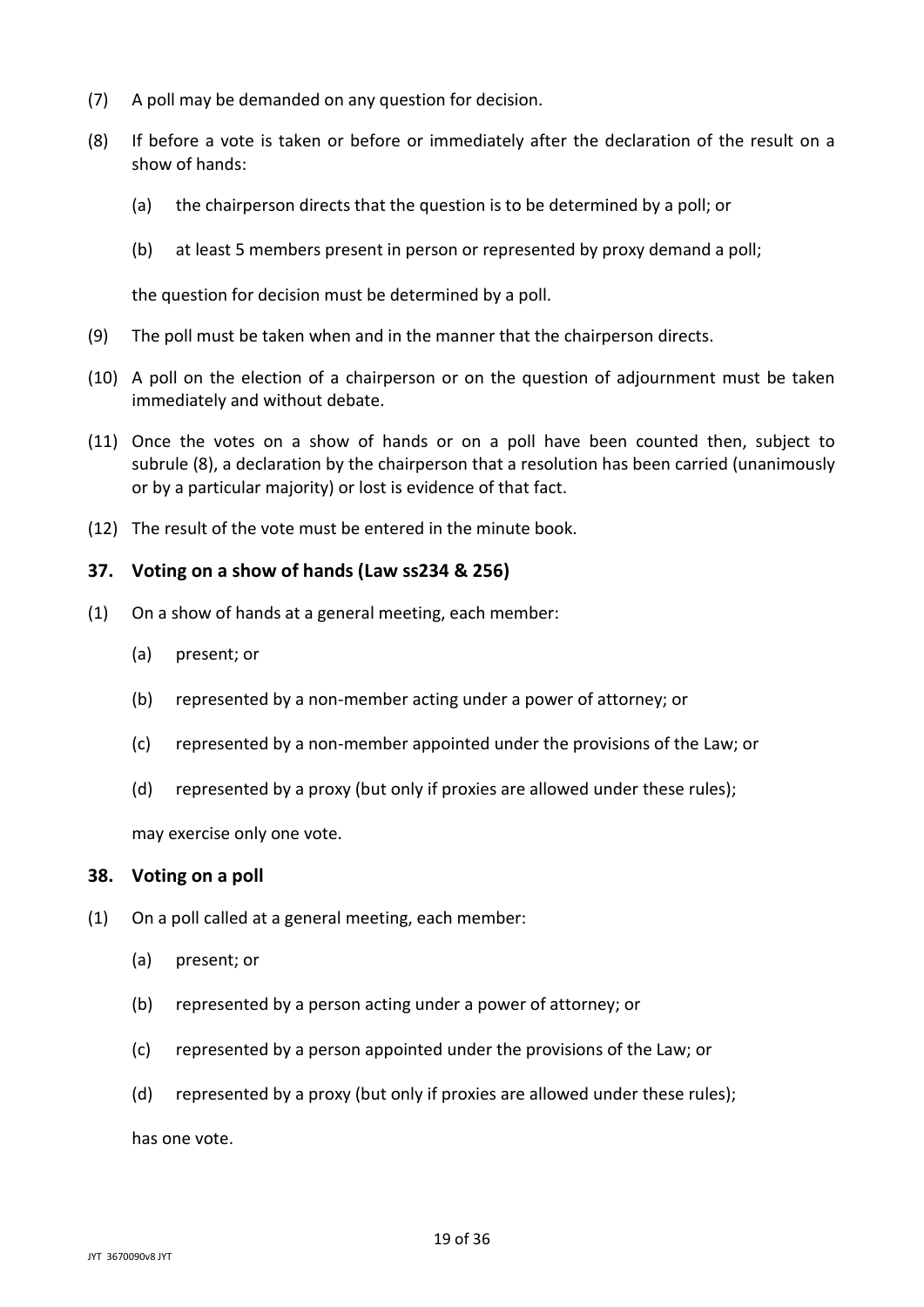- **Note 1.** A person can hold an unlimited number of proxies unless the rules restrict the number of proxies any one person can hold. If the vote on a show of hands is likely not to represent the views of the members who have given a proxy, a poll may be demanded. Section 256(2) of the Law provides that a question is to be decided by a poll if a poll is required by the chairperson of the meeting or by any 5 members present at the meeting or represented at the meeting by proxy.
- **Note 2.** Most decisions are made by ordinary resolution, but in certain cases the Law requires a special resolution.

#### **39. Determining the outcome where equality of votes (Law s228)**

- (1) This rule applies where the votes in favour and against a resolution are equal.
- (2) The chairperson may exercise a second or casting vote.

#### **40. Proxy votes (Law s229)**

Voting by proxy is not permitted at a general meeting.

#### **41. Postal ballots (other than special postal ballots) (Law ss247 & 250)**

- **Note.** Section 250 of the Law provides that members may require a matter to be decided by a postal ballot. The following rule will facilitate a postal ballot in these situations.
- (1) A postal ballot requisitioned under section 250 of the Law is to be conducted by a returning officer determined by the board in accordance with section 250 of the Law, the National Regulations and otherwise in the form and manner determined by the board.
- (2) The board may determine in a particular case whether the special resolution by postal ballot should be a secret ballot and whether votes may be returnable by fax or other electronic means or both.
- (3) This rule does not apply in relation to special postal ballots.

#### **42. Special postal ballots (Law ss248 & 249)**

- **Note.** A special postal ballot is required by the Law for certain specified decisions. The majority required to pass a special postal ballot is 75%. A special postal ballot is governed by the provisions of the Law and the National Regulations as well as these rules.
- (1) If a special postal ballot is required by the Law, the board may determine in a particular case whether the special resolution by special postal ballot should be a secret ballot and whether votes may be returnable by fax or other electronic means or both.
- (2) If the board decides to conduct a secret postal ballot, it must ensure that the method used to conduct the ballot will ensure that votes can be counted without identifying the way each member has voted.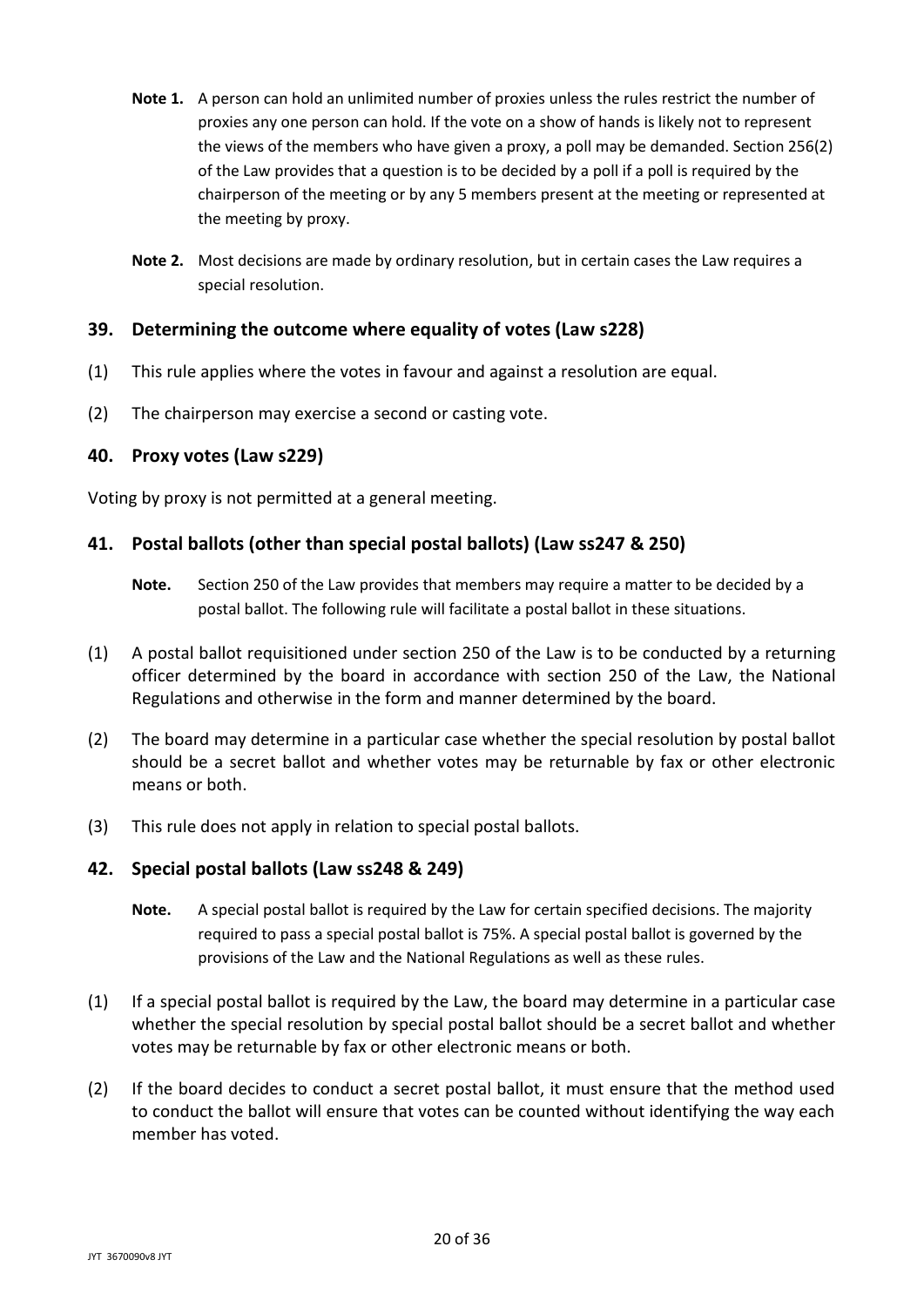## **43. Special resolutions (Law ss238–241)**

- (1) A special resolution is a resolution that is passed:
	- (a) by a two-thirds majority at a general meeting; or
	- (b) by a two-thirds majority in a postal ballot (other than a special postal ballot) of members; or
	- (c) by a three-quarters majority in a special postal ballot of members.
- (2) A notice of special resolution is required to be given to members at least 21 days before the vote or ballot time (or 28 days notice in the case of a special postal ballot).
- (3) The notice of special resolution must state:
	- (a) the intention to propose the special resolution; and
	- (b) the reasons for proposing the special resolution; and
	- (c) the effect of the special resolution being passed.
	- **Note.** Voting majorities for ordinary and special resolutions and special postal ballots are defined in the Law along with how a majority is counted and the requirements for registration of special resolutions.

#### **Part 4 Board of directors**

#### **44. Board (Law s172)**

- (1) The business of the co-operative are to be managed by or under the direction of the board of directors, and for that purpose the board has and may exercise all the powers of the cooperative that are not required to be exercised by the co-operative in general meeting.
	- **Note.** The rules of the co-operative may restrict the power of the board, but an exercise of power by the board in excess of the restriction in these rules may still be a valid act. See section 45 of the Law.
- <span id="page-20-2"></span><span id="page-20-1"></span><span id="page-20-0"></span>(2) The board must have eight (or such other number determined by ordinary resolution of the members in general meeting not less than six and not greater than twelve) directors as follows:
	- (a) the number of non-member directors are to be appointed by the board in accordance with rule 47A is set out in the table below; and
	- (b) the balance will be member directors elected by and from the members in accordance with rule [47.](#page-21-2)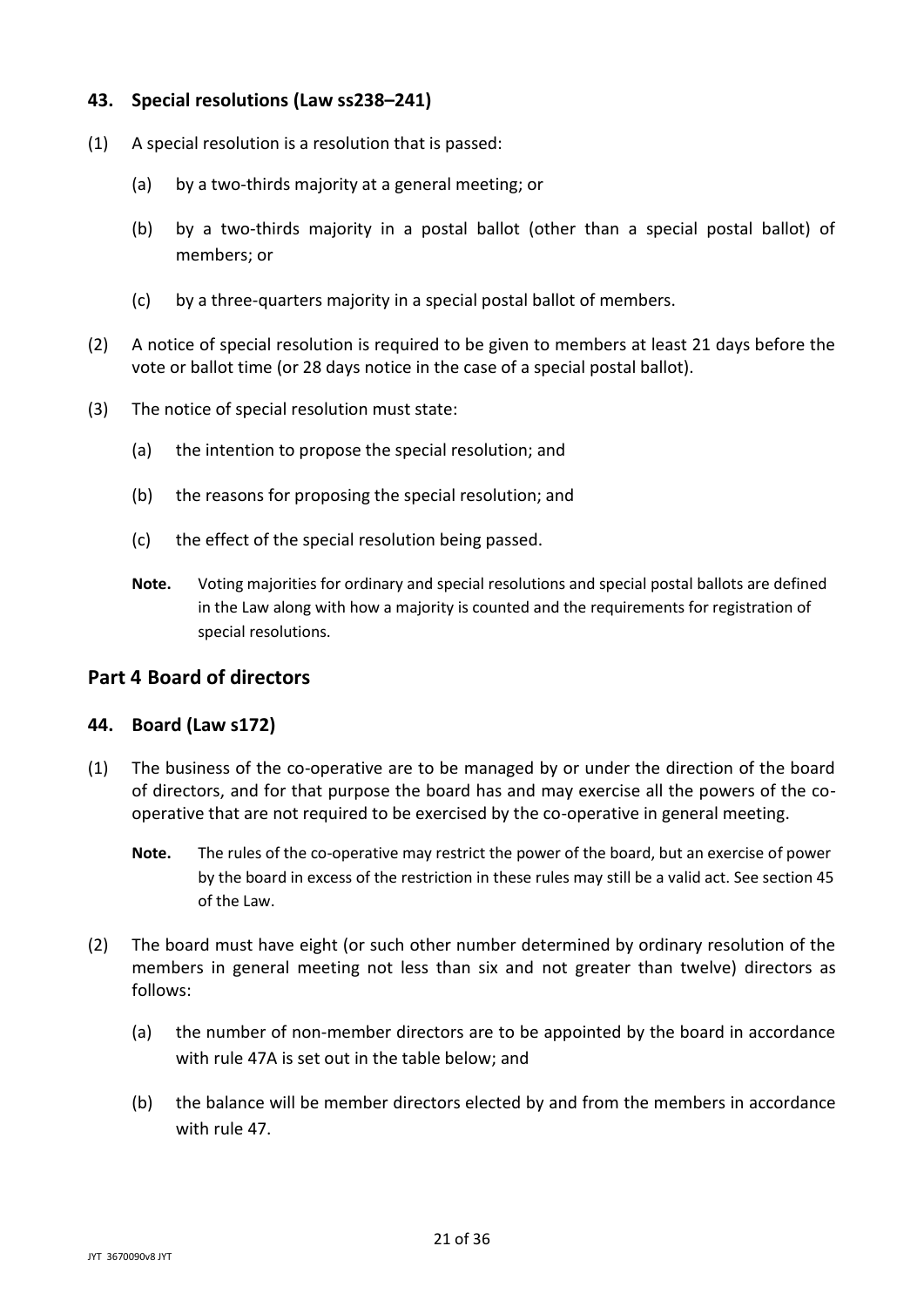| Number of directors<br>(opening<br>sentence of subrule (2)) | Number of non-member directors<br>(subrule(2)(a)) |
|-------------------------------------------------------------|---------------------------------------------------|
| 6                                                           | $\overline{2}$                                    |
|                                                             | $\overline{2}$                                    |
| 8                                                           | 3                                                 |
| 9                                                           | 3                                                 |
| 10                                                          | 4                                                 |
| 11                                                          | 4                                                 |
| 12                                                          | 5                                                 |

#### **45. Qualifications of directors (Law s174)**

- <span id="page-21-0"></span>(1) A person is not qualified to be a director of the co-operative unless the person is an individual over the age of 18 years, and is not disqualified under the law from being a director of a company or a responsible person of a registered charity and is either:
	- (a) in the case of a member director (or candidate)  $-$  an active member of the cooperative or a representative of a corporation that is an active member of the cooperative; or
	- (b) in the case of a non-member director (or candidate)  $-$  not an active member, is independent and free of material conflicts, and possesses special skills, background, capability or experience in management or other technical areas of benefit to the cooperative as specified by the board from time to time.
- <span id="page-21-1"></span>**46. [Not used]**

## <span id="page-21-2"></span>**47. Election of member directors (Law ss173 & 179)**

- (1) [Not used]
- (2) [Not used]
- (3) The term of office of member directors, is to commence from the annual general meeting at which they are elected and ends on the day of the second annual general meeting thereafter.
- (4) The members of the board under rule [44\(2\)\(b\)](#page-20-0) are to be elected in the manner specified in this rule.
- (5) At an annual general meeting at which a member director retires, the vacated office may be filled in the following manner:
	- (a) At least 6 weeks before an annual general meeting, the board must: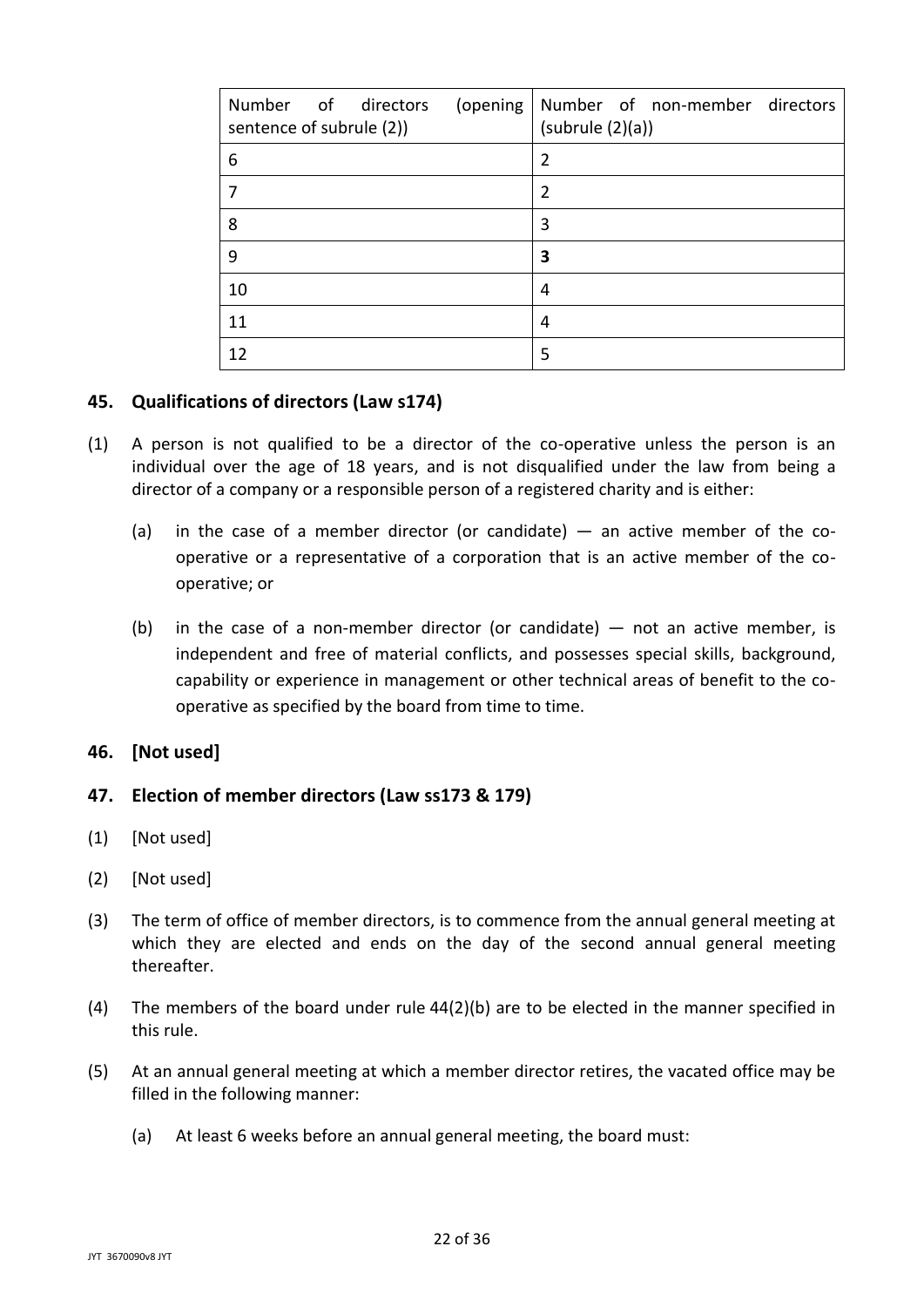- (i) notify all members of the number of member directors retiring at the annual general meeting; and
- (ii) advise the members of:
	- (1) their eligibility to nominate as a member director; and
	- (2) the duties and responsibilities of a member director; and
	- (3) the anticipated reasonable remuneration (if any); and
	- (4) the nomination and election procedures.
- (b) A notice must also be displayed at the place of business of the co-operative inviting nominations of nominees to serve as member directors.
- (c) A nomination must:
	- (i) provide details of the qualifications and experience of the person nominated; and
	- (ii) be accompanied by a notice in writing signed by the nominee consenting to their nomination.
- (d) The nomination and the notice of consent must be lodged with the secretary of the cooperative at least 30 days before the annual general meeting.
- (e) The secretary, or an officer nominated by the board, must give details of each person who has been nominated to members with the notice of the annual general meeting. Details to be provided to members must include:
	- (i) the nominee's name; and
	- (ii) the nominee's qualifications and experience; and
	- (iii) the nominee's length of any previous service as a member director of the cooperative or with any other co-operative.
- (6) If the number of nominees equals the number of vacancies, the nominees must be declared elected at the annual general meeting.
- (7) If there are insufficient nominees to fill all vacancies, the nominees to be declared elected at the annual general meeting and nominations for people to fill the remaining vacancies are to be called from the floor and a ballot held if required.
- (8) If the number of nominees exceeds the number of vacancies, the election of member directors must be conducted at the meeting by ballot as follows:
	- (a) A returning officer is elected at the meeting. The member directors, the secretary and anyone who has an interest in the election are not eligible to be the returning officer.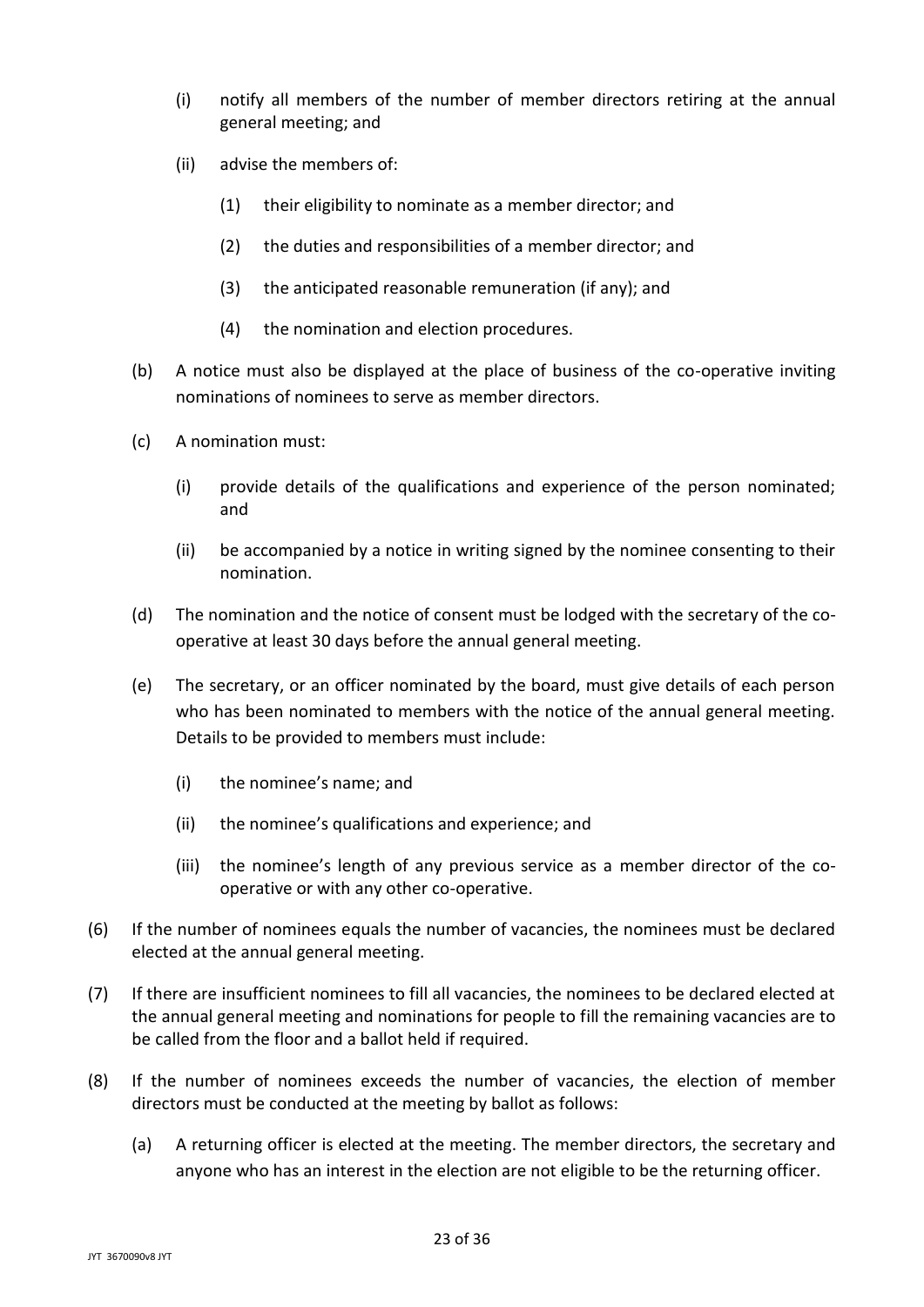- (b) All nominees are to be listed on the ballot form in alphabetical order.
- (c) The returning officer is responsible for determining the validity of and counting of the votes.
- (d) If there is an equality of votes, the outcome must be determined by lot.
- (e) The returning officer is to declare the election results.
- (9) If any vacancies remain at the end of the meeting, the vacancies are to be casual vacancies and must be filled in accordance with rule [50.](#page-24-0)
	- **Note.** A co-operative may specify other procedures in the rules to suit the particular circumstances of the co-operative.

#### **47A. Appointment of non-member directors**

- (1) The board may appoint qualified persons to be non-member directors for the purposes of rule [44\(2\)\(a\).](#page-20-1) The term of office of each non-member director commences from the date of appointment for a period of one calendar year (irrespective of annual general meetings) or such lesser term determined by the board at the time of making the appointment.
- (2) The board may otherwise determine the procedures for appointing non-member directors for the purposes of this rule and rule [44\(2\)\(a\),](#page-20-1) including:
	- (a) whether and how a vacancy will be publicly advertised; and
	- (b) the process for interviewing candidates.

## **48. Removal from office of director (Law s180)**

- (1) The co-operative may by resolution under section 180 of the Law, with special notice as required by that section, remove a director before the end of the director's period of office, and may by a simple majority appoint another person in place of the removed director. The person appointed must retire when the removed director would otherwise have retired.
- (2) The board may, after a vote of no confidence, remove a director from his or her office for failing or refusing to fulfil his or her duties of director.

## **49. Vacation of office of director (Law s179)**

- <span id="page-23-0"></span>(1) A director vacates his or her office if the director is disqualified under the law from being a director of a company or a responsible person of a registered charity.
- (2) In addition to the circumstances set out in the Law and at subrule [\(1\),](#page-23-0) a director vacates office if the director dies.
	- **Note.** If a co-operative wishes to specify circumstances other than those set out in section 179 of the Law or in this rule, those circumstances should be specified as additions to this rule.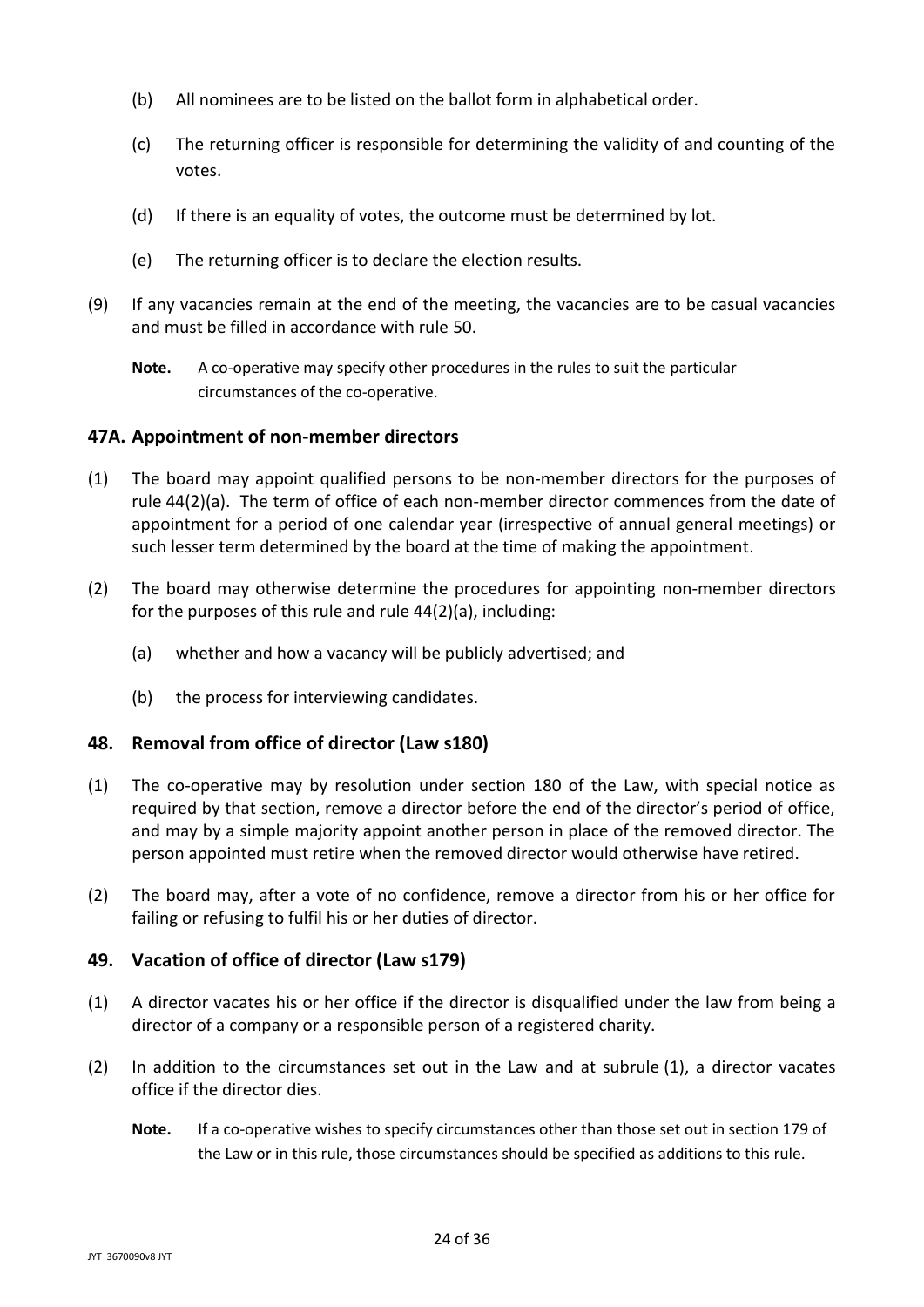# <span id="page-24-0"></span>**50. Casual vacancies and alternate directors (Law ss173 & 177)**

- (1) The board may appoint a qualified person of the co-operative to fill a casual vacancy in the office of:
	- (a) member director until the next annual general meeting; and
	- (b) non-member director for up to one calendar year.
- (2) A person is not qualified to be appointed to fill a casual vacancy:
	- (a) a member director—unless the person is qualified for appointment as a member director; or
	- (b) a non-member director—unless the person is qualified for appointment as a nonmember director and is a member of the co-operative.
- (3) The board may appoint a person to act as a director (an alternate director) in the place of an absent director.
- (4) A person is not qualified to be appointed as an alternate director for:
	- (a) a member director—unless the person is qualified for appointment as a member director; or
	- (b) a non-member director—unless the person is qualified for appointment as a nonmember director and is a member of the co-operative.
- (5) An alternate director holds office until the next annual general meeting or until the next general meeting held to elect directors to fill any vacancies (whichever is earlier).
- (6) An alternate director for a director (the principal director) vacates office:
	- (a) in similar circumstances or cases to those in which the principal director would vacate office (and for that purpose the provisions of these rules and Division 1 of Part 3.1 of the Law accordingly apply in relation to the alternate director); or
	- (b) if the alternate director is removed from office by the board as alternate director for failure, without its leave, to attend a meeting of the board at which the principal director is absent (and for that purpose the provisions of section 179(2)(b) of the Law do not apply in relation to the alternate director).

## **51. Remuneration of directors (Law s203)**

Directors will not be entitled to any directors' remuneration.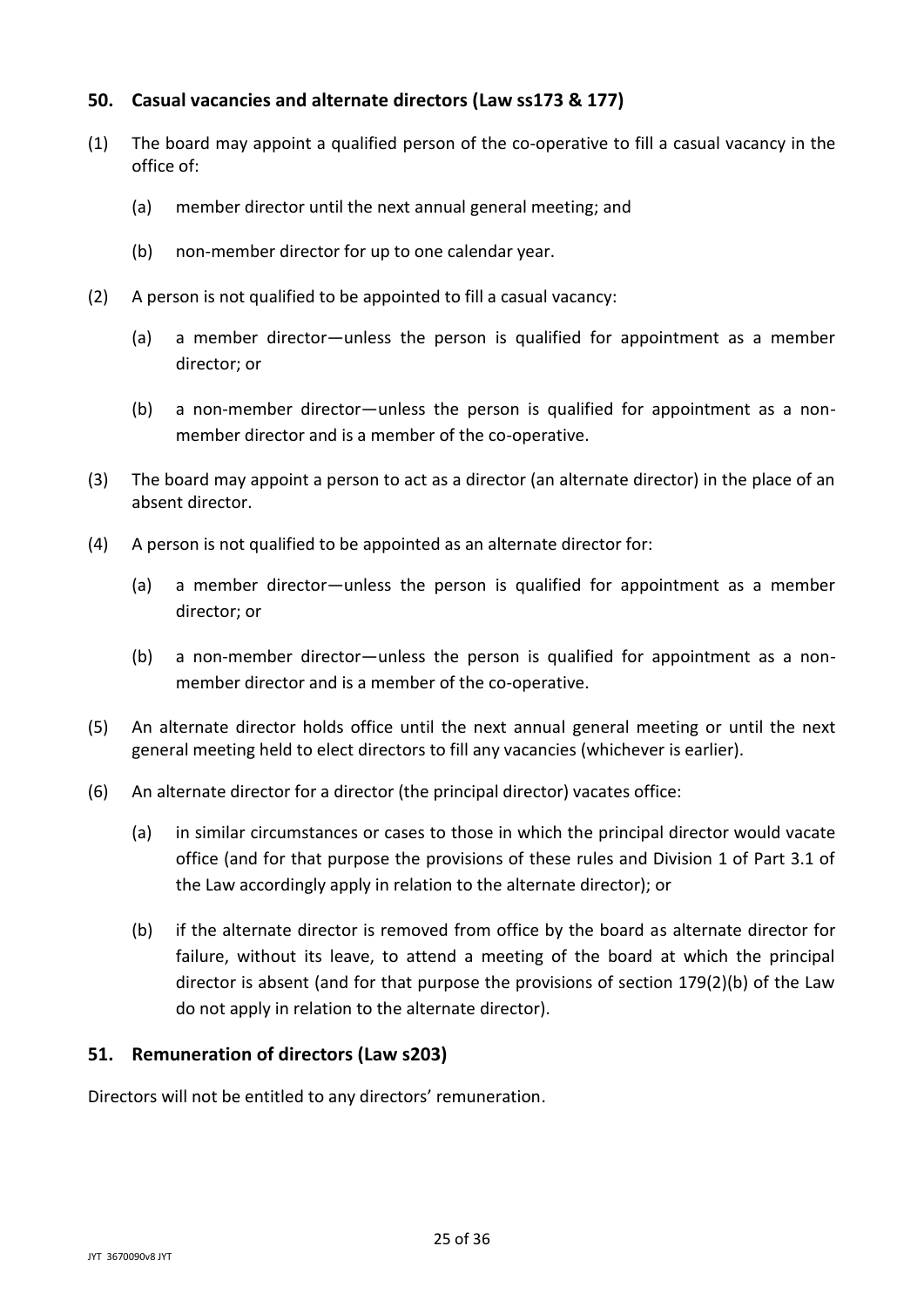# **52. Proceedings of the board (Law ss175 & 176)**

- (1) Meetings of the board (including meetings conducted outside board meetings pursuant to section 176 of the Law) are to be held as often as may be necessary for properly conducting the business of the co-operative and must be held at least every 3 months.
- (2) A meeting may be held with one or more of the directors participating by using a form of communication that allows reasonably contemporaneous and continuous communication between the directors taking part in the meeting.
- (3) Questions arising at a meeting must be decided by a majority of votes.
- (4) If votes are equal, the chairperson has a second or casting vote.
- (5) Other than in special circumstances decided by the chairperson, at least 48 hours notice must be given to the directors of all meetings of the board, without which the meeting cannot be held.

#### <span id="page-25-0"></span>**53. Quorum for board meetings (Law s175)**

(1) The quorum for a meeting of the board is as follows:

| Number of directors under rule 44(2) | Number of directors for quorum |
|--------------------------------------|--------------------------------|
| 6                                    | 4                              |
|                                      | 4                              |
| 8                                    | 5                              |
| 9                                    | 5                              |
| 10                                   | 6                              |
| 11                                   | 6                              |
| 12                                   |                                |

- (2) Despite subrule [\(1\),](#page-25-0) for a quorum, the number of member directors must outnumber the non-member directors by at least one.
	- **Note.** The co-operative may specify in the rules another number by which the number of member directors must outnumber the non-member directors.

#### **54. Chairperson of board**

- (1) The chairperson of the board is to be elected by the board from the member directors. The chairperson cannot be a non-member director.
	- **Note.** The rules may provide that, in the alternative, the chairperson is to be elected at a general meeting of the co-operative.
- (2) If no chairperson is elected or the chairperson is not present within 15 minutes after the time fixed for holding the meeting or is unwilling to act as chairperson of the meeting, the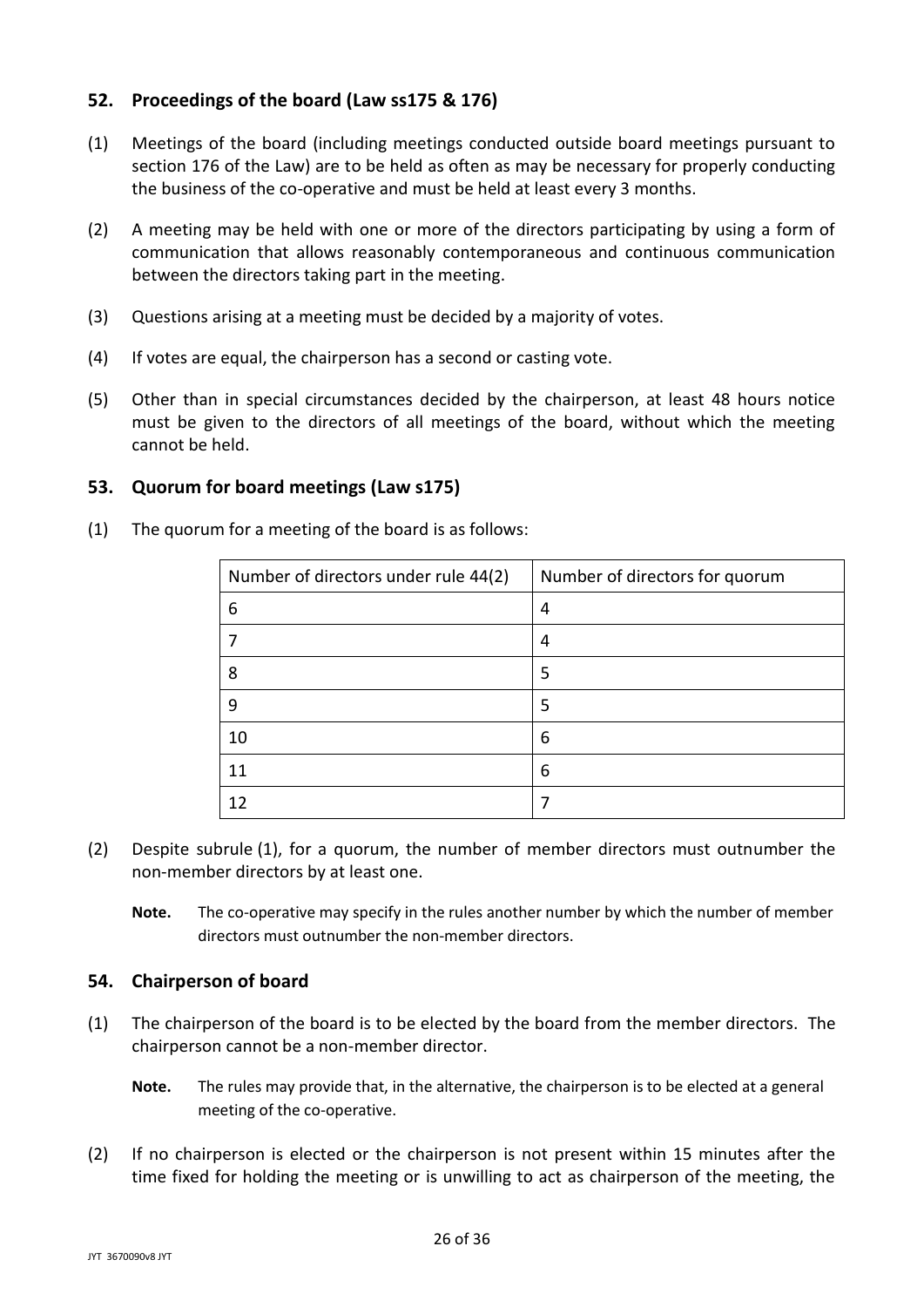directors present may choose a member director to be chairperson of the meeting until the chairperson attends and is willing to act as chairperson.

- (3) The chairperson may be removed, and a new chairperson elected, by:
	- (a) ordinary resolution of the board, unless paragraph (b) applies; or
	- (b) ordinary resolution at a general meeting, if these rules provide that the chairperson is elected at a general meeting of the co-operative.
	- **Note.** Subrule (3) does not affect the requirements of section 180 of the Law in respect of the removal of a director.

#### **54A. Advisors to board**

- (1) The board may appoint any person to be an advisor to the board from time to time as deemed necessary.
- (2) Advisors to the board will not be employees, officers or agents of the co-operative, and do not have voting rights or power in connection with the co-operative's operations and activities.
- (3) Advisors to the board may receive reasonable remuneration for their services.

## **55. Delegation and board committees (Law s178)**

- (1) The board may by resolution delegate to:
	- (a) a director; or
	- (b) a committee of 2 or more directors; or
	- (c) a committee of members of the co-operative; or
	- (d) a committee of members of the co-operative and other persons if members form the majority of persons on the committee; or
	- (e) a committee of directors and other persons;
	- (f) the exercise of the board's powers (other than this power of delegation) specified in the resolution. The co-operative or the board may by resolution revoke all or part of the delegation.
- (2) A power delegated under this rule may, while the delegation remains unrevoked, be exercised from time to time in accordance with the delegation.
- <span id="page-26-0"></span>(3) A delegation under this rule may be given on conditions limiting the exercise of the power delegated, or time or circumstances.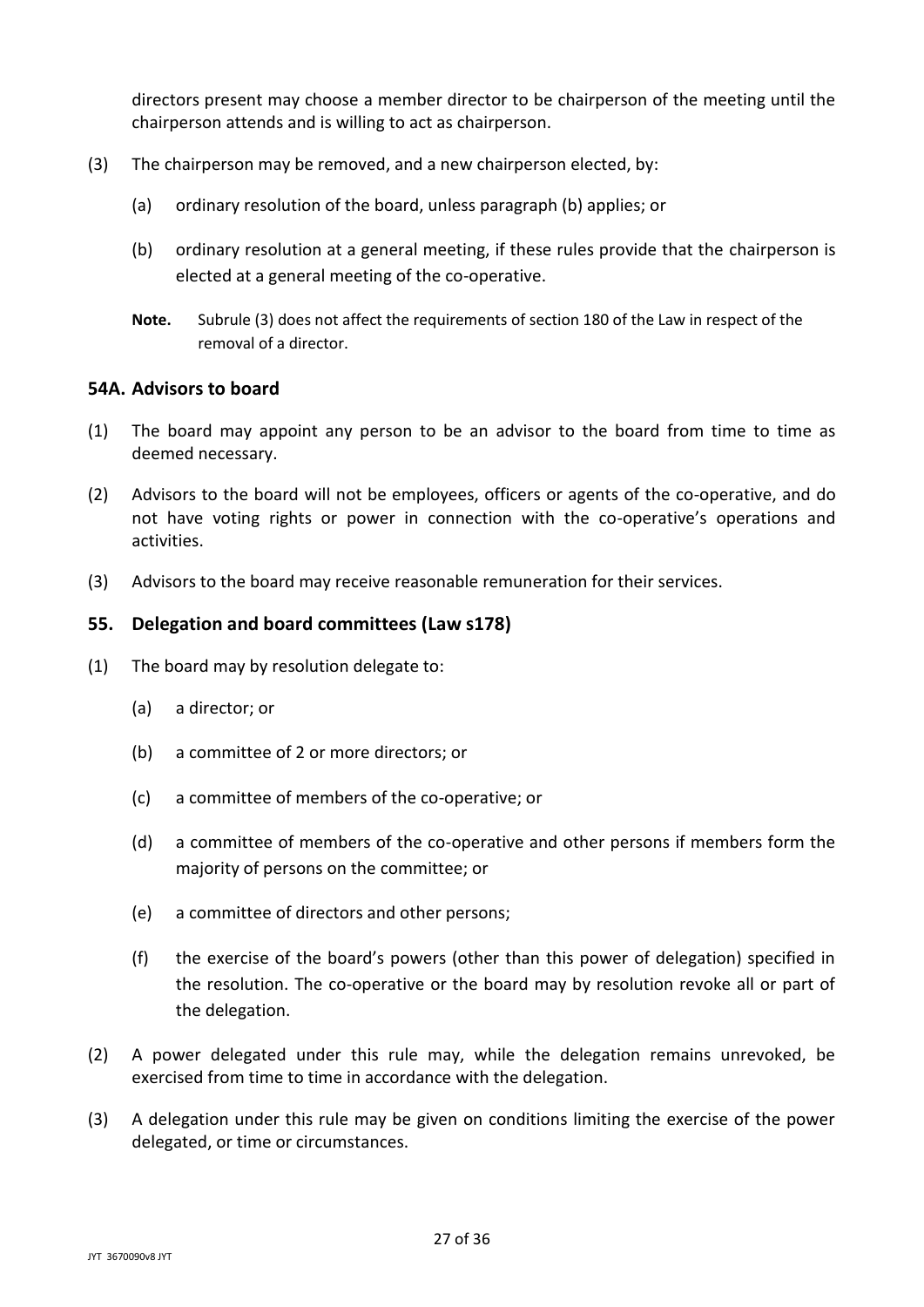- (4) Despite any delegation under this rule, the board may continue to exercise the power delegated.
- (5) If a power is exercised by a director (alone or with another director) and the exercise of the power is evidenced in writing, signed by the director in the name of the board or in his or her own name on behalf of the board, the power is taken to have been exercised by the board. This is so whether or not a resolution delegating the exercise of the power to the director was in force when the power was exercised, and whether or not any conditions mentioned in subrule [\(3\)](#page-26-0) were observed by the director exercising the powers.
- <span id="page-27-0"></span>(6) A committee may elect a chairperson of their meetings. If no chairperson is elected, or, if at a meeting the chairperson is not present within 15 minutes after the time appointed for holding the meeting, the members present may choose one of their number to be chairperson of the meeting.
- <span id="page-27-1"></span>(7) A committee may meet and adjourn as it thinks appropriate. Questions arising at a meeting must be decided by a majority of votes of the members present and voting and if the votes are equal, the chairperson has a second or casting vote.

#### **56. Other committees**

- (1) The board may by resolution appoint committees of members or other persons or both, to act in an advisory role to the board and to committees of directors.
- (2) Rule [55\(6\)](#page-27-0) and [\(7\)](#page-27-1) apply to committees appointed under this rule, with the changes approved by the board.
- (3) The quorum for a meeting of the committee is half the number of committee members (or, if half is not a whole number, the whole number next higher than one half).

#### **57. Minutes**

- (1) The board must keep minutes of meetings and, in particular, of:
	- (a) all appointments of officers and employees made by the directors; and
	- (b) the names of the directors present at each meeting of the board and of a committee of the board; and
	- (c) all resolutions and proceedings at all meetings of the co-operative and of directors and of committees of directors.
	- **Note.** Section 209 of the Law also requires any declarations of interest by directors to be recorded in the minutes.
- (2) Minutes must be entered in the appropriate records within 28 days of the meeting to which they relate was held.
- (3) The minutes are to be signed within a reasonable time after the meeting to which they relate by either the chairperson of that meeting or the chairperson of the next meeting.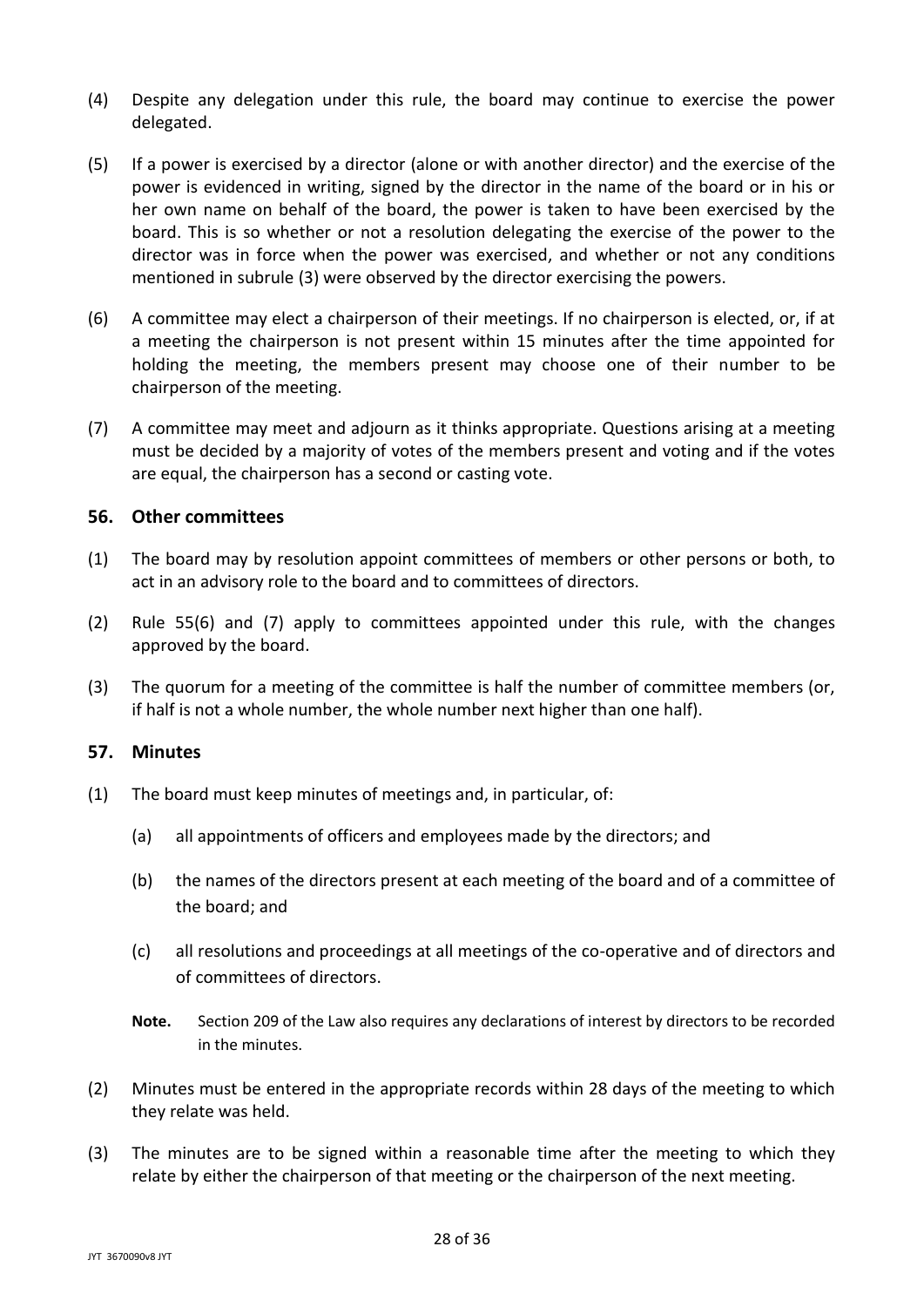## **57A Business Manager**

- (1) The board may, if it considers appropriate, appoint a person to be responsible for the day to day management of the co-operative. The person must not be a director or the secretary or a member of the co-operative.
- (2) The appointed person is the business manager of the co-operative, and may be called by some other title.
- (3) The conditions and the period of appointment including termination must be decided by the board.
- (4) The business manager is not entitled to be present or to vote at a meeting of directors on a motion concerning the conditions of his or her own appointment, conditions of service or termination of service.
- (5) The business manager cannot be required to be an active member of the co-operative.
- (6) In the event of any conflict between the terms of the appointment of a person as the business manager and that person's obligations or privileges under the Law, the terms of the Law prevail over the terms of appointment.

# **Part 5 Rules**

## **58. Amendments and copies of rules (Law ss57 & 60–63)**

- (1) Any amendment of the rules must be approved by special resolution only in accordance with the Law. However, if model rules are adopted in the manner specified under section 65(a) of the Law, any amendments to the model rules as notified by the Registrar are included in the co-operative's rules without the need for a special resolution.
	- **Note 1.** Section 60 of the Law permits the Registrar to specify classes of rules that must not be changed without first obtaining the approval of the Registrar. A co-operative should check whether any prior approval is required before the change is put to a special resolution vote.
	- **Note 2.** While the co-operative is a registered housing provider or association under the Housing Act, the proposed amendments must be notified to the Registrar at least 28 days before making any change.
- (2) A proposal to amend the rules of the co-operative must be made in a form approved by the board which clearly shows the existing rule or rules concerned and any proposed amendment to the rules.
- (3) A member is entitled to a copy of the rules upon request to the co-operative.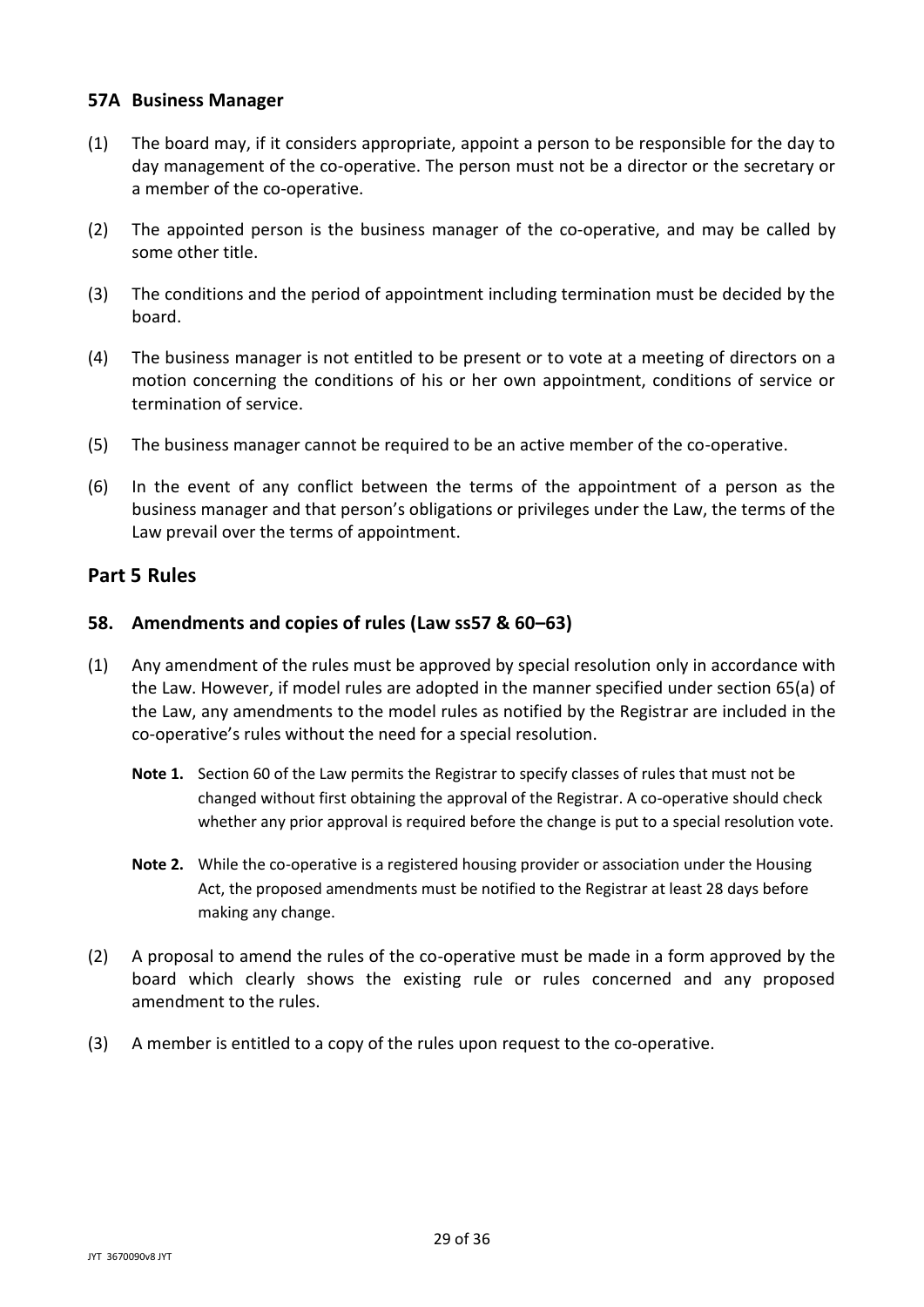# **Part 6 Administrative matters**

## **59. Seal (Law ss49 & 223)**

- (1) This rule applies if the co-operative chooses to authenticate a document under the common seal of the co-operative.
- (2) The co-operative's name and registration number must appear on its common seal and any official seal. The common seal must be kept at the registered office in the custody that the board directs.
- (3) The co-operative may have one or more official seals for use outside the State or Territory in place of its common seal. Each of the additional seals must be a facsimile of the common seal with the addition on its face of the name of the place where it is to be used.
- (4) The seal of the co-operative must not be affixed to an instrument other than under a resolution of the board. Two directors, or one director and the secretary, must be present and must sign all instruments sealed while they are present.

## **60. Inspection of records and registers (Law ss214 & 215)**

- (1) Members of the co-operative have free access to the records and registers referred to in section 214(1) of the Law and they may make a copy of any such records and registers free of charge.
	- **Note 1.** The rule may instead specify an amount payable for making an entry in the registers. The amount cannot exceed the amount set down in either the National Regulations applying in this jurisdiction or in local regulations.
	- **Note 2.** Members and other persons accessing records and registers under section 214 of the Law are restricted in the use of any information obtained.
- (2) Members do not have access to the minutes of board or committee meetings, but may request access to any such minutes in writing addressed to the board.

## **61. Safe keeping of securities**

Shares, debentures, charges and any other certificates or documents or duplicates of them pertaining to securities must be safely kept by the co-operative in the way and with the provision for their security as the board directs.

#### <span id="page-29-0"></span>**62. Notices to members (Law s611)**

- (1) This rule applies in addition to section 611 of the Law regarding how a notice or other document may be given to a member of the co-operative.
- (2) A notice or other document required to be given to a member of the co-operative may be given by the co-operative to any member by any form of technology (for example, by fax or email), where the member has given consent and notified the co-operative of the relevant contact details.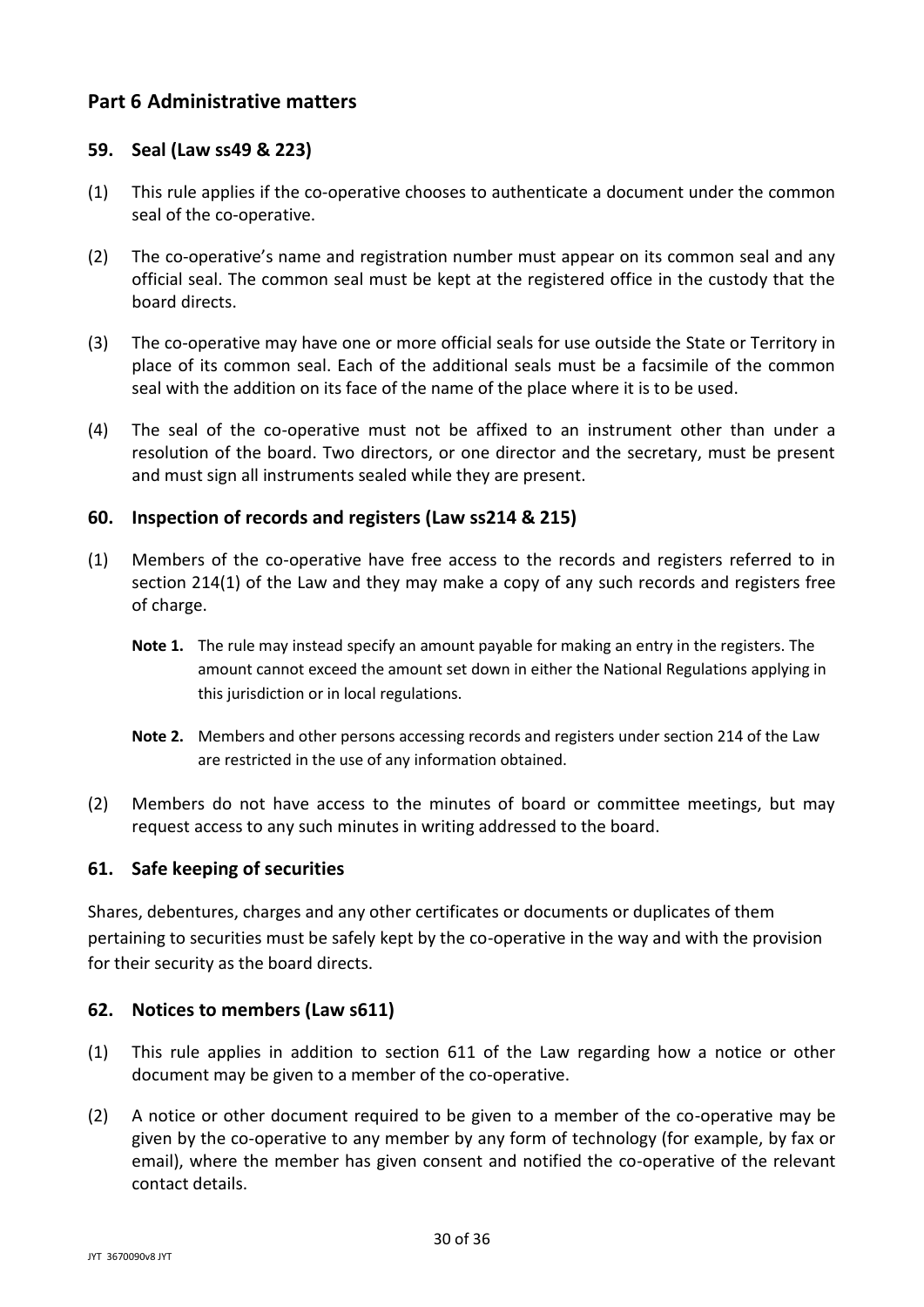- **Note.** Legislation relating to electronic transactions may also be relevant to the giving of notices or other documents.
- (3) If a notice is sent by post, service is taken to be effected at the time at which the properly addressed and prepaid letter would be delivered in the ordinary course of post. In proving service by post, it is sufficient to prove that the envelope containing the notice was properly addressed and posted.
- (4) A notice forwarded by some other form of technology is taken to have been served, unless the sender is notified of a malfunction in transmission, on the day of transmission if transmitted during a business day, otherwise on the next following business day.
- (5) A notice may be given by the co-operative to joint members by giving the notice to the joint member named first in the register of members.
- (6) A notice may be given by the co-operative to the person entitled to a share in consequence of the death, incapacity or bankruptcy of a member by sending it through the post in a prepaid letter addressed to that person by name. Alternatively, it can be addressed to the person by the title of representative of the deceased or incapacitated person, or trustee of the bankrupt, or by any like description, and:
	- (a) the address should be that supplied for the purpose by the person claiming to be entitled; or
	- (b) if no such address has been supplied, the notice can be given in the manner in which it could have been given if the death, incapacity or bankruptcy had not occurred.

# **Part 7 Accounting and financial matters**

#### **63. Financial year**

The financial year of the co-operative ends on 30 June.

## **64. Accounts**

- (1) The board must have at least one financial institution account, electronic or otherwise, in the name of the co-operative, into which all amounts received by the co-operative must be paid as soon as possible after receipt.
- (2) All cheques drawn on the accounts, and all drafts, bills of exchange, promissory notes and other negotiable instruments, of the co-operative must be signed by 2 authorised persons.
- (3) The operation of any electronic accounts must be restricted so that there is a requirement for authorisation by 2 authorised persons.
- (4) For the purposes of this rule, an authorised person is:
	- (a) a director; or
	- (b) a person approved by the board.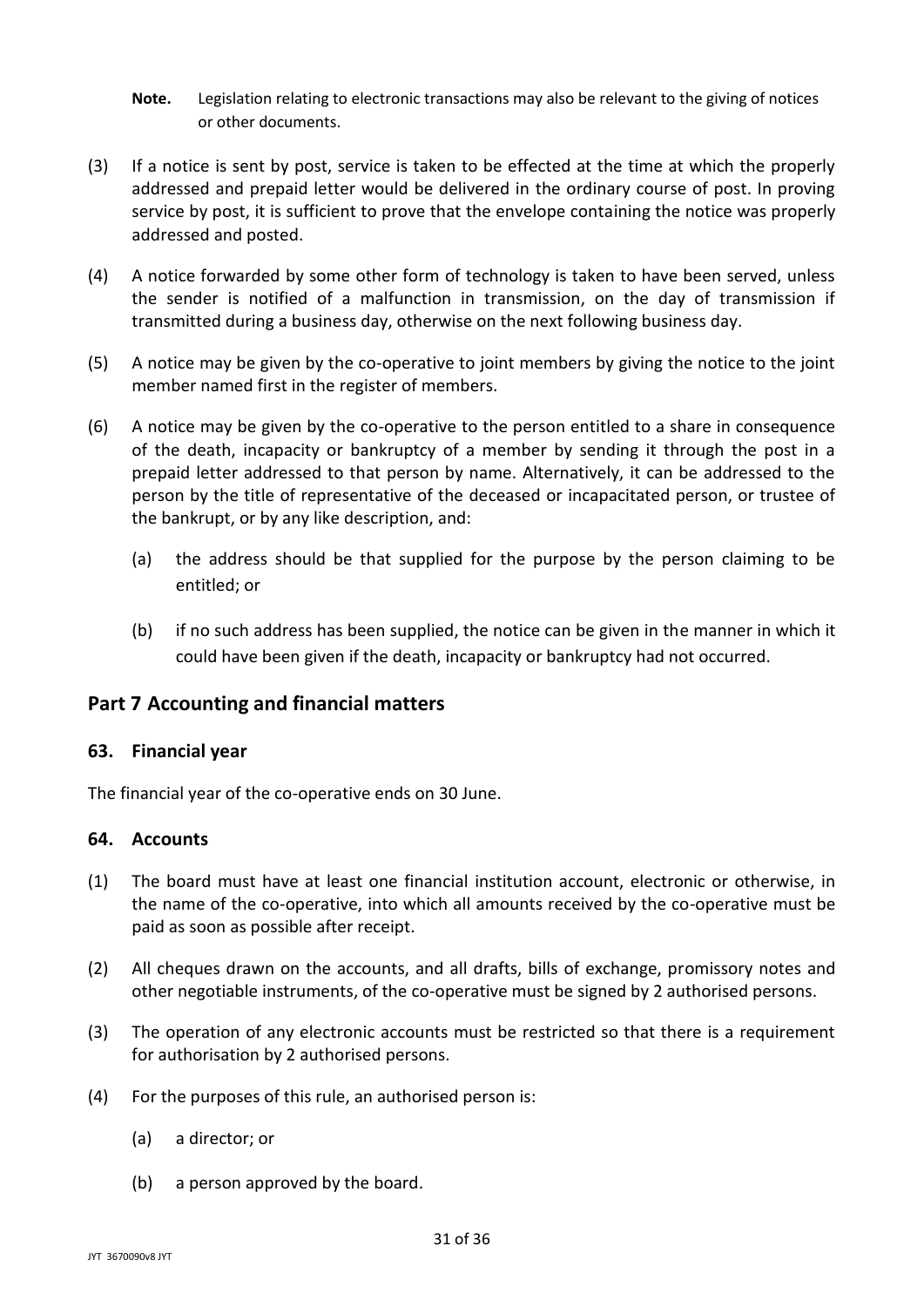#### **65. Appointing an auditor**

- (1) The co-operative must appoint an auditor in respect of its financial statements whether or not it is required to do so to comply with the Law, the Australian Charities and Not-forprofits Commission Act 2012 (Cth) or the Housing Act.
- (2) An auditor appointed under this rule is to conduct an audit of the co-operative's financial statements as presented to members.
- (3) The appointment of an auditor under this rule is to be made at an annual general meeting.
- (4) The co-operative may appoint another auditor at a subsequent annual general meeting if there is a vacancy in the office of the auditor.
- (5) The provisions of section 300(2) of the Law apply to an auditor appointed under this rule in the same way (but with any necessary adaptations) as they apply to an auditor appointed for a large co-operative.

**Note.** See section 310 of the Law regarding the removal and resignation of auditors.

## **66. [Not used]**

## **67. Not-for-profit and disposal of surplus funds during a financial year (Law ss355–358)**

- <span id="page-31-0"></span>(1) The income and property of the co-operative, however derived, must be applied solely towards the primary activities set out in rule [4\(1\),](#page-5-0) and no portion of the income or property of the co-operative shall be paid or transferred, directly or indirectly, by way of dividend, bonus or otherwise by way of profit, to any member.
- (2) Subrule [\(1\)](#page-31-0) does not prevent the co-operative from providing services to members. However, the co-operative must not enter into an uncommercial transaction with a member unless it is:
	- (a) in the reasonable course of or for the reasonable purpose of furthering charitable and benevolent purposes set out in rule [4\(1\);](#page-5-0) or
	- (b) the transaction is more favourable to the co-operative than would otherwise be expected under an arm's length transaction.

<span id="page-31-1"></span>For the purposes of subrule [\(b\),](#page-31-1) a transaction that is uncommercial is the provision of a financial or other benefit to a member on terms which:

- <span id="page-31-2"></span>(c) would not be reasonable in the circumstances if the benefit were provided on an arm's length basis; or
- (d) are more favourable to the recipient than the terms referred to in subrule [\(c\).](#page-31-2)
- (3) The board may retain all or part of the surplus arising in any year from the business of the co-operative, to be applied for the benefit of the co-operative.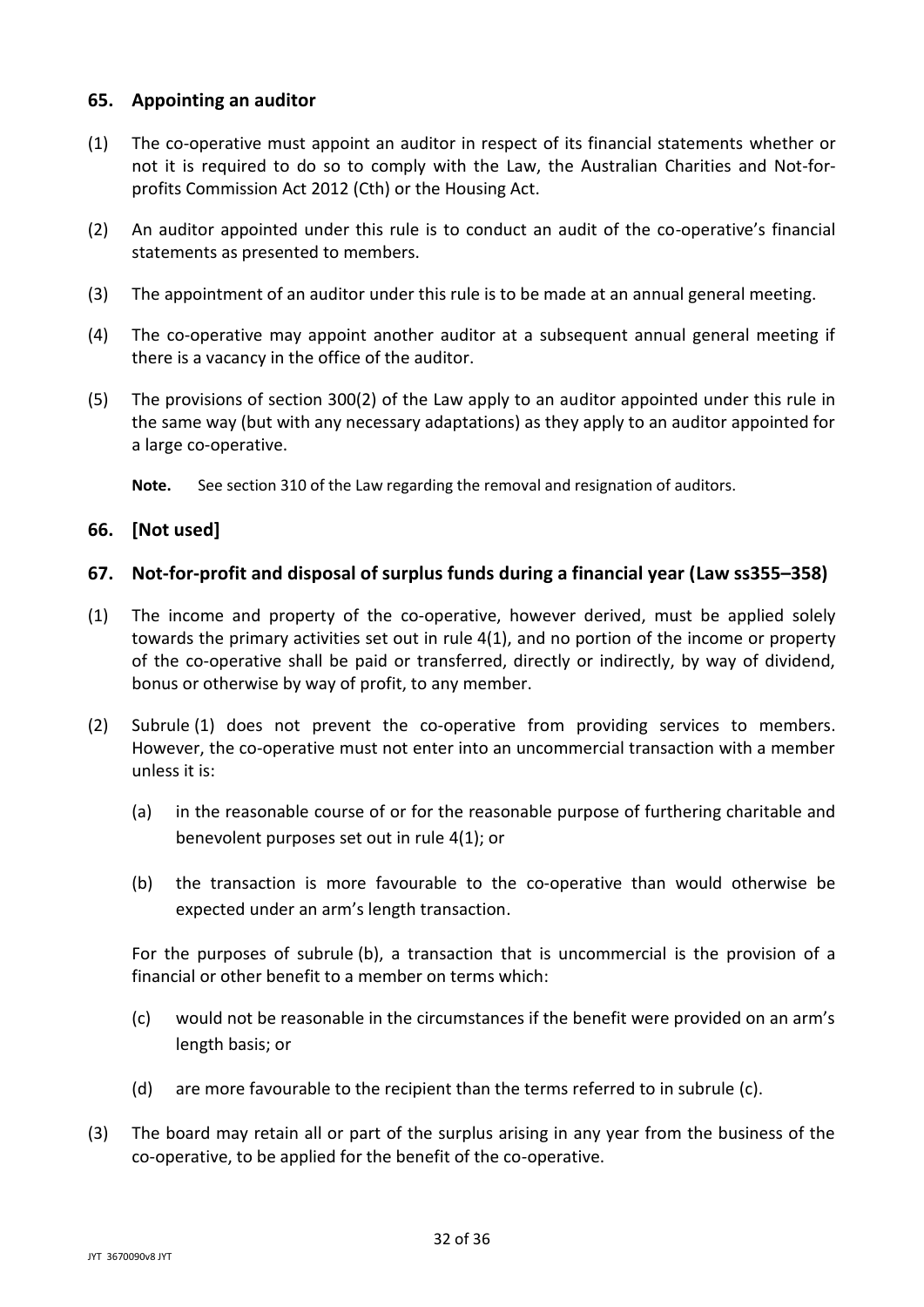(4) No part of the surplus may be paid or transferred directly or indirectly, by way of profit, dividend, bonus or otherwise, to members of the co-operative.

#### **68. Provision for loss**

The board must make appropriate provision for losses in the co-operative's accounts and when reporting to members is to indicate whether the loss is expected to continue and whether there is any real prejudice to the co-operative's solvency.

#### **69. Financial reports to members (Law Part 3.3)**

The co-operative must prepare financial reports and statements in accordance with the Law, the National Regulations and these rules as if it were a large co-operative.

#### **69A Indemnity**

Subject to sections 198 and 200 of the Law, the co-operative indemnifies and must keep indemnified every officer (as that term is defined in the Law) against liability incurred by the officer in defending proceeding (whether civil or criminal) in which judgement is given in favour of the officer or in which the officer is acquitted.

## **Part 8 Winding up**

#### **70. Winding up (Law Part 4.5)**

- Note. A non-distributing co-operative is prohibited from distributing any surplus to members either during its operations or when it is wound up. If there are surplus funds after winding up, those funds must be given to another entity that also prevents distribution to its members. The co-operative may specify this entity in its rules and if the entity, for some reason, no longer exists when the co-operative is wound up, then the rule can provide a process for determining an alternative recipient of the funds.
- (1) The winding up of the co-operative must be in accordance with Part 4.5 of the Law.
- <span id="page-32-0"></span>(2) If, on the winding up or dissolution, there remains any property after the satisfaction of all its debts and liabilities, this must not be paid to or distributed among the members of the co-operative but must be given or transferred to an institution or institutions:
	- (a) which is a deductible gift recipient under the Income Tax Assessment Act 1997 (Cth), if the co-operative is also a deductible gift recipient, on the same basis as the cooperative was endorsed; and
	- (b) which is a registered charity, if the co-operative is so registered under the Australian Charities and Not-for-profits Commission Act 2012 (Cth); and
	- (c) which is a registered agency, if the co-operative is so registered under the Housing Act; and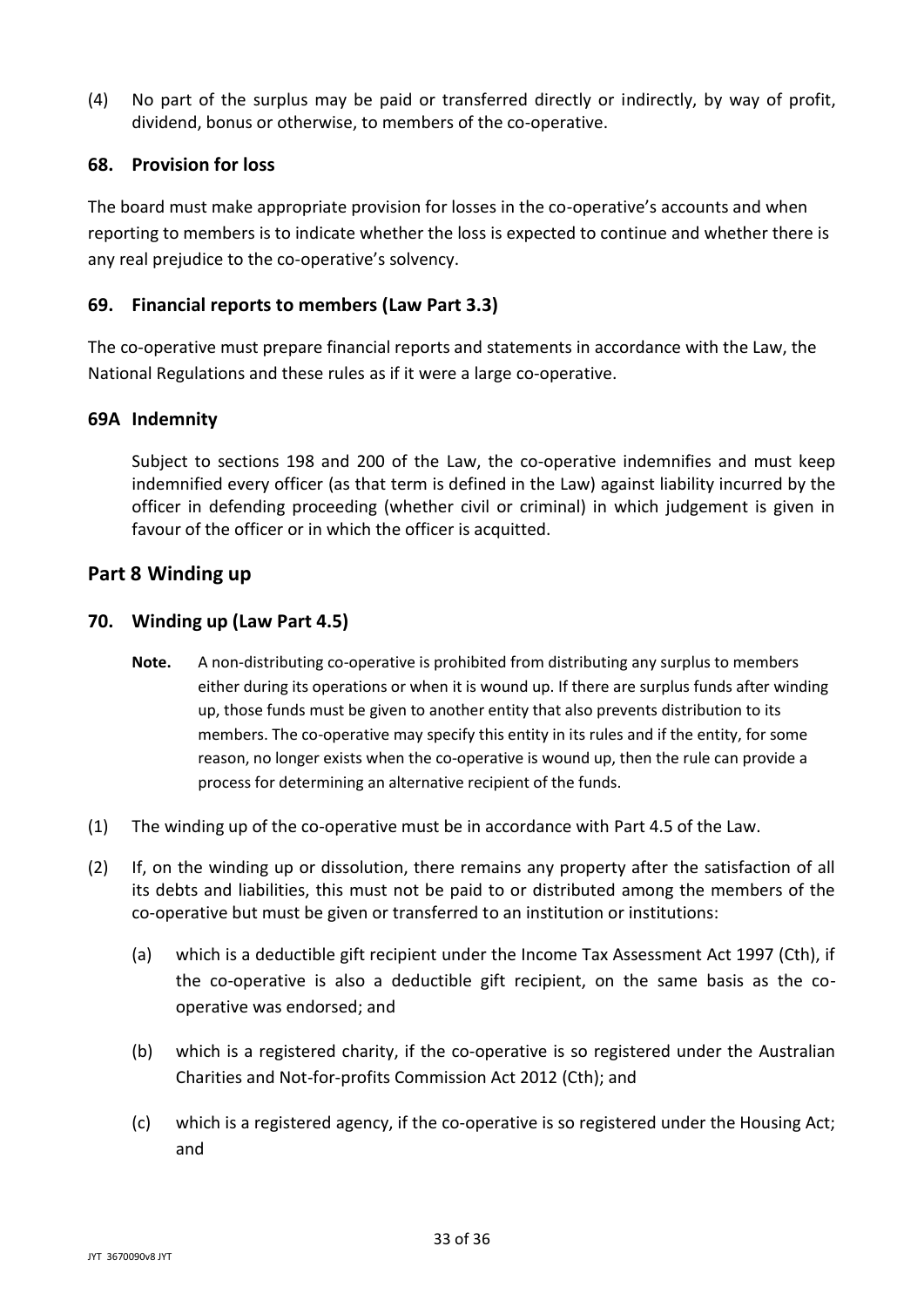- (d) with objects similar to those of the co-operative; and
- (e) whose constitution prohibits the distribution of its income and property among its members; and
- (f) chosen by the members of the co-operative at or before the dissolution or, in default, by a judge of the court with jurisdiction in the matter.

## **71. Revocation of deductible gift recipient endorsement**

On winding up of the co-operative or revocation of the co-operative's deductible gift recipient endorsement, any surplus gifts, fundraising contributions or money received because of them as set out in section 30-125(6)(b) of the Income Tax Assessment Act 1997 (Cth) must be transferred to a fund, authority or institution determined in accordance with rule [70\(2\),](#page-32-0) except that the fund, authority or institution is to be chosen in the first instance by the board.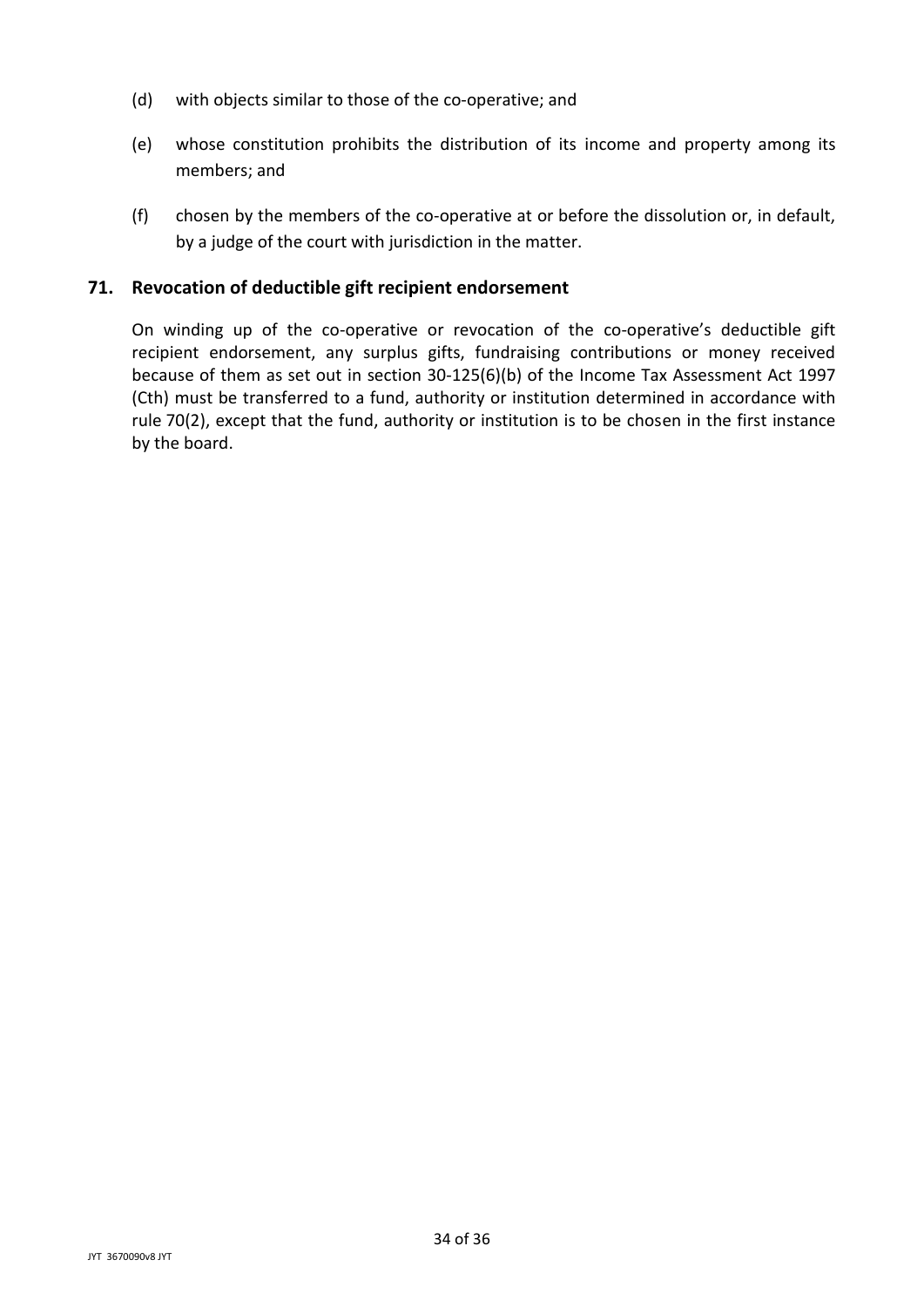# *ATTACHMENT 1*

# **UNITED HOUSING CO-OPERATIVE LTD.**

#### **ACTIVE MEMBERSHIP AGREEMENT**

This is an agreement between ............................................................................*(the Member)* of

........................................................................................................................*(property address)*

and United Housing Co-Operative Ltd. defining the active membership requirements of the member, pursuant to Clause 4(2) of the United Housing Co-operative Limited Constitution and the Co-operatives National Law Application Act 2013 (Vic).

In addition to paying rent and maintaining the property in accordance with the Residential Tenancy Lease, I agree to support the primary activity of the United Housing Co-operative Ltd. by:

- 1. Attending a minimum of two (2) General Meetings plus the Annual General Meeting each year;
- 2. Attend the Annual Policy Forum each year; and
- 3. Actively participating through one of the following activities:
	- Membership of a committee (including attending a minimum of 75% of meetings);
	- Undertaking specific group activities which support the primary activity of the Co-operative (i.e. Members' Action Group; Environment Group; Prospective Tenant Training Sessions, etc.);
	- Undertaking other activities as jointly agreed by the Member and the Board which support the primary activity of the Co-operative (e.g. assisting with the organisation of meetings; office duties; "working bees"; organisation of social events; support and assistance to aged or disabled members, specific Co-operative projects; etc.)

I understand that I must fulfil the obligations in this Active Membership Agreement and that failure to carry out this activity may lead to membership being cancelled under Rule 21 of Part 2, Division 5 of the Constitution.

I also understand that my membership of the United Housing Co-operative Limited is subject to an eighteen month probationary period as outlined in the 'Terms and Conditions of Probationary Period' form that I am required to sign at the same time as signing the Active Membership Agreement.

This agreement prevails until replaced by another agreement.

| Sinned<br>- |  |
|-------------|--|
|             |  |

Witnessed **Example 20 and Security Contract Contract Contract Contract Contract Contract Contract Contract Contract Contract Contract Contract Contract Contract Contract Contract Contract Contract Contract Contract Contrac**